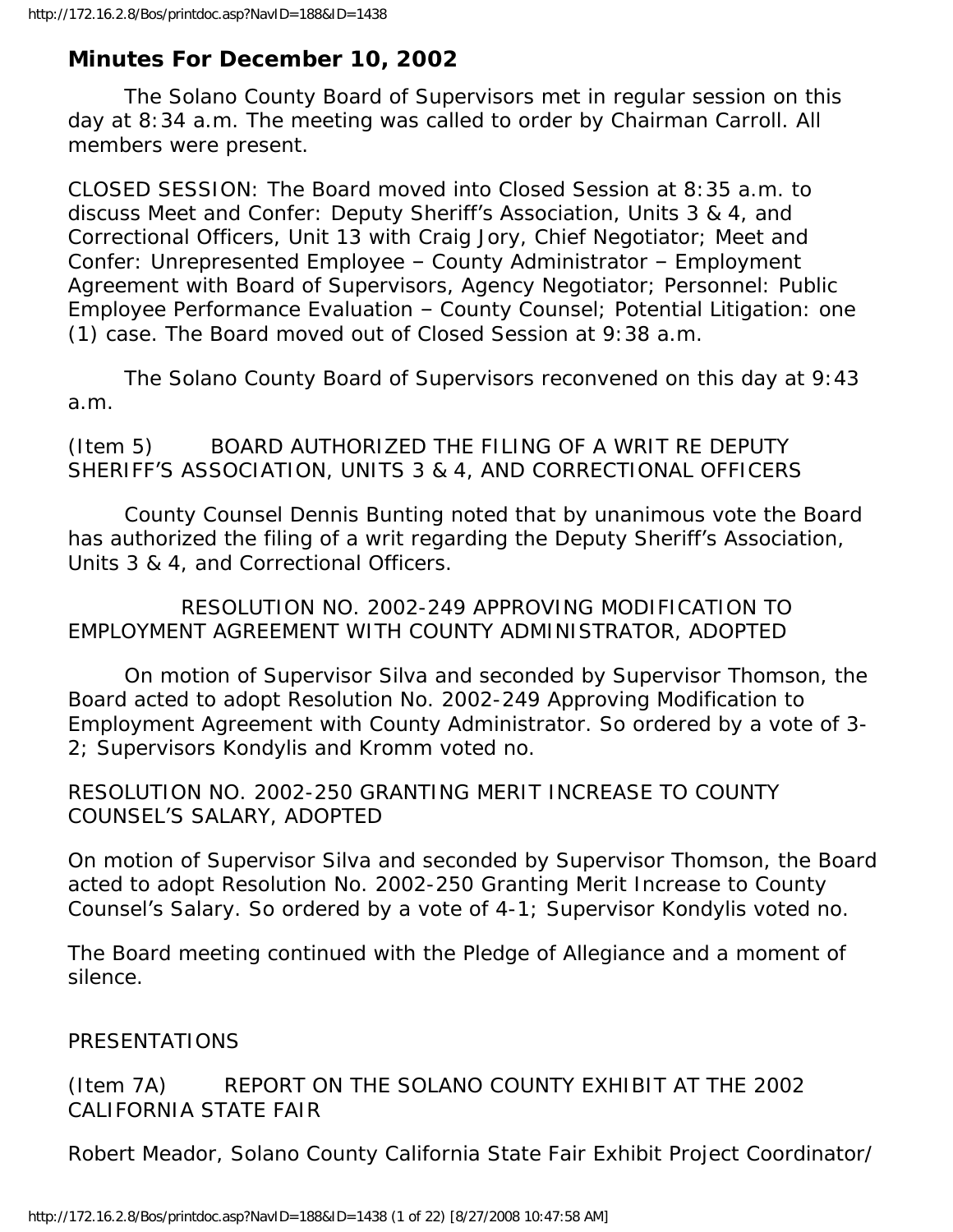Committee Chairman, outlined the results of the Solano County Exhibit at the 2002 California State Fair. This exhibit garnered five awards, which was unprecedented in the history of the State Fair. Mr. Meador provided a pictorial account of the exhibit, incorporated herein by reference, noting the greatest tribute came from our pier counties on the quality and the level of professionalism presented with this exhibit. Mr. Meador acknowledged the committee, and publicly thanked the major sponsors: Jelly Belly, Thompson Candy Company, Hines Nursery, Good Guys – Fairfield, A & E Press of Vacaville, Marianni Fruit Packing Company, Vacaville Fruit Company, California Vegetable Specialties, the Vegetable Patch, and the monetary donations of Local 343 Plumbers and Steamfitters Union, Anheiser Busch, Jepson Prairie Organic and First Northern Bank.

Chairman Carroll thanked everyone that contributed and supported the efforts for this presentation of Solano County.

(Item 7B) PLAQUE OF APPRECIATION PRESENTED TO JAMES S. WERDELL, DIRECTOR DEPARTMENT OF GENERAL SERVICES

 On motion of Supervisor Kromm and seconded by Chairman Carroll, the Board acted to approve a Plaque of Appreciation for presentation to James S. Werdell. So ordered by a vote of 5-0.

On behalf of the Board, Supervisor Kromm presented James S. Werdell, Director of the Department of General Services, with a Plaque of Appreciation upon his retirement after 10 years of service to Solano County.

(Item 7C) RESOLUTION NO. 2002-235 RECOGNIZING ELLEN ANDERSON, UPON HER RETIREMENT FOR HER MANY YEARS OF SERVICE TO SOLANO COUNTY, AND PLAQUE OF APPRECIATION, APPROVED

RESOLUTION NO. 2002-236 RECOGNIZING SUSAN BERING UPON HER RETIREMENT FOR HER MANY YEARS OF SERVICE TO SOLANO COUNTY, AND PLAQUE OF APPRECIATION, APPROVED

RESOLUTION NO. 2002-237 RECOGNIZING JUDY ORTIZ UPON HER RETIREMENT FOR HER MANY YEARS OF SERVICE TO SOLANO COUNTY, AND PLAQUE OF APPRECIATION, APPROVED

PLAQUE OF APPRECIATION PRESENTED TO MARIANNA MOORE, SUPERVISING LIBRARIAN

On motion of Supervisor Kondylis and seconded by Supervisor Thomson, the Board acted to adopt Resolutions No. 2002-235, 2002-236, and 2002-237. The Board further acted to authorize Plaques of Appreciation for Ellen Anderson, Susan Bering, Judy Ortiz, and Marianna Moore. So ordered by a vote of 5-0. (see Resolution Book)

 On behalf of the Board, Supervisor Kromm presented Ellen Anderson with Resolution No. 2002-235 and a Plaque of Appreciation honoring her upon her retirement after 20 years of service to Solano County as a Library Assistant.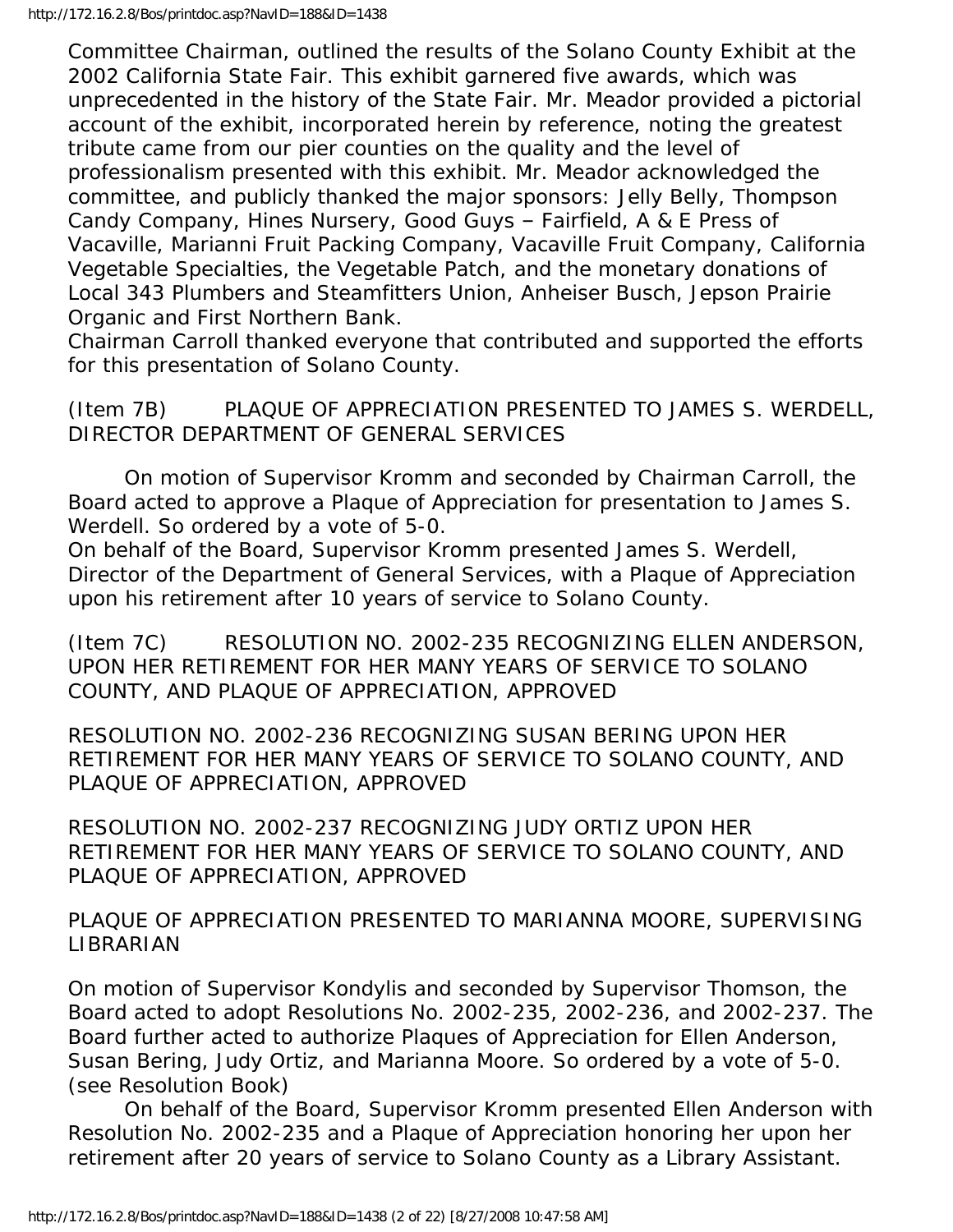On behalf of the Board, Chairman Carroll presented Marianna Moore, Supervising Librarian of the Solano County Law Library, with a Plaque of Appreciation upon her retirement after 13 years of service to Solano County.

 County Counsel Dennis Bunting noted the major contributions Ms. Moore had made to the success of the Solano County Law Library.

(Item 7D) RESOLUTION NO. 2002-238 RECOGNIZING ROSE M. KING UPON HER RETIREMENT FOR HER MANY YEARS OF SERVICE TO SOLANO COUNTY, AND PLAQUE OF APPRECIATION, APPROVED

On motion of Supervisor Kromm and seconded by Supervisor Thomson, the Board acted to adopt Resolution No. 2002-238. The Board further acted to authorize a Plaque of Appreciation for Rose M. King. So ordered by a vote of 5- 0. (see Resolution Book)

 On behalf of the Board, Supervisor Kromm presented Rose M. King with Resolution No. 2002-238 and a Plaque of Appreciation honoring her upon her retirement after 20 years of service to Solano County as an employee in the Registrar of Voters Office.

 Registrar of Voters Laura Winslow noted the dedication and willingness of Ms. King to ensure success at every election.

ITEMS FROM THE FLOOR

# APPEARANCE BY CHUCK SPENCER RE EXTENDING AGREEMENT WITH FIRST FLIGHT AVIATION

 Chuck Spencer, First Flight Aviation, requested the Board to reconsider the month to month operating agreement for First Flight Aviation, and to approve the original five year operating agreement. Mr. Spencer addressed accusations made on November 12, 2002.

# APPEARANCE BY JOHN EDDY RE ROAD IMPROVEMENT REQUIRMENTS

 John Eddy, Vacaville, provided the Board with a map and an excerpt of the Minimum Design Standards for Private Roads, incorporated herein by reference, voiced concern regarding road improvement requirements, to improve a private road to public road standards. Mr. Eddy discussed his cooperation with the County, the past improvements to the road, a road maintenance agreement with the residents, and feels no improvement is needed.

APPEARNCE BY BARRY WELLS, VACAVILLE, RE NUT TREE AIRPORT

 Barry Wells, Vacaville, noted support for the management of the Nut Tree Airport, and feels the airport is well run.

APPEARANCE BY RUTH FORNEY THANKING SUPERVISOR SKIP THOMSON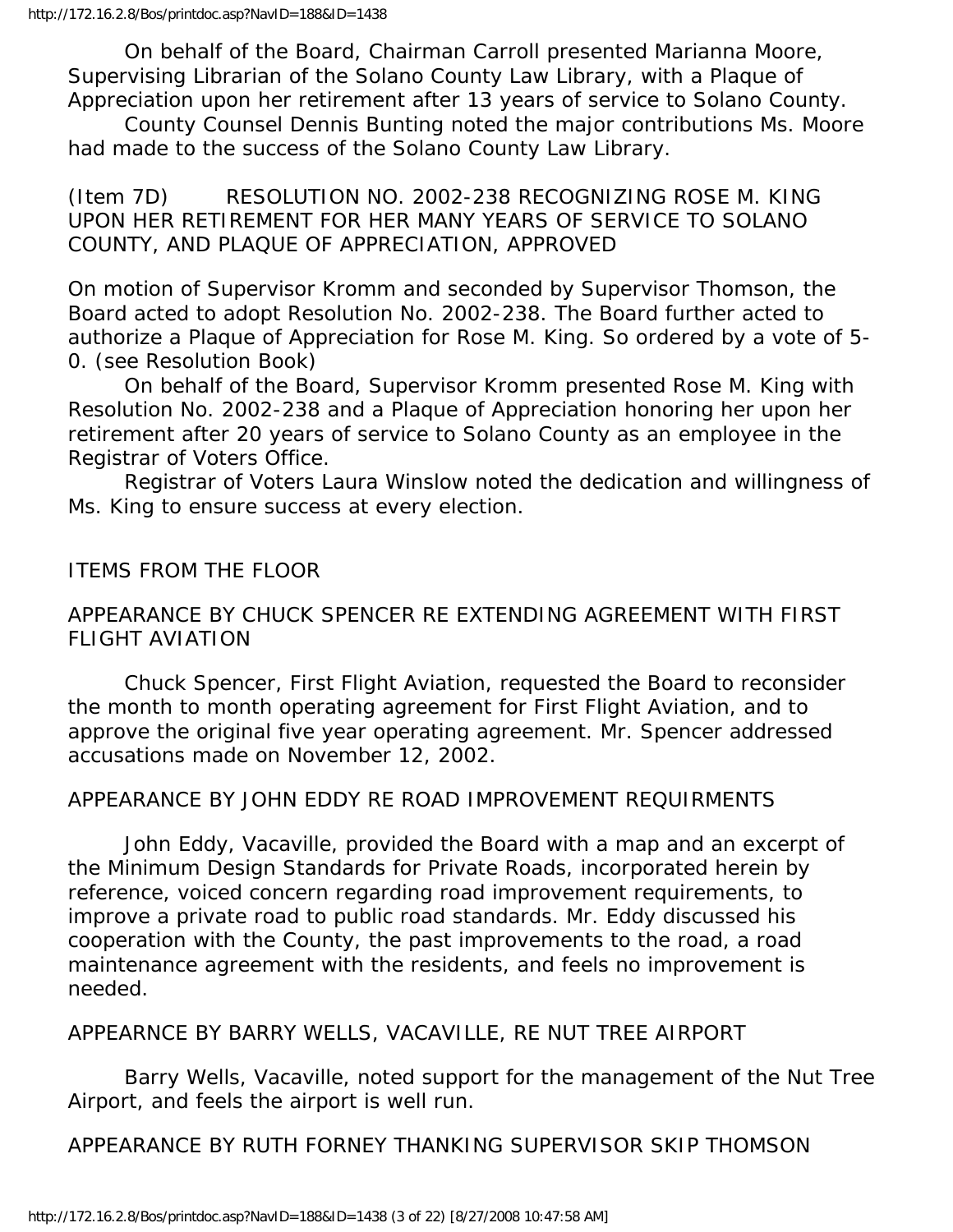Ruth Forney, President SEIU Local 1280, publicly thanked Supervisor Skip Thomson for the good job he has done during his tenure as County Supervisor.

#### APPEARANCE BY DONALD TIPTON, VALLEJO

Donald Tipton, Homeacres Improvement Association, submitted a copy of a memorandum addressed to the Director of Environmental Management Birgetta Corsello dated December 10, 2002, incorporated herein by reference, listing questions regarding the ongoing drainage problems at 1181 Lewis Avenue, Vallejo.

# APPROVAL OF AGENDA

On motion of Supervisor Thomson and seconded by Supervisor Silva, the Board acted to approve the submitted Agenda, incorporated herein by reference, with the following modifications:

 (Item 15B) Accept the Solano County Comprehensive Annual Report, Management Letter, Single Audit reports and Report on Agreed upon Procedures for the fiscal year ended June 30, 2002, removed from the Consent Calendar.

(Amended Agenda) Adoption of a resolution authorizing the Chairman to sign the Standard Agreement with the State Board of Corrections to construct a new Juvenile Hall Detention Facility at 740 Beck Avenue, Fairfield; approval of the Facility Staffing Plan, added as Item 28B.

 (Item 23A) Approval of contract extensions and increases for professional service agreements with Pacific Municipal Consultants for planning services up to \$91,000 and LP2A for building plan check and inspection services for up to \$127,000; approve an increase in contracted services and other professional services totaling \$488,000, offset by unanticipated revenues of \$467,000 for environmental documents and related planning services and salary savings of \$24,000, removed from the Consent Calendar.

 (Item 24) Approval of an agreement with the City of Vallejo to provide Library services, removed from the Consent Calendar.

So ordered by a vote of 5-0.

# CONSENT CALENDAR

On motion of Supervisor Kondylis and seconded by Supervisor Thomson, the Board acted to approve the following Consent Calendar items by a vote of 5-0.

(Item 13) RESOLUTION NO. 2002-239 RECOGNIZING JOHN P.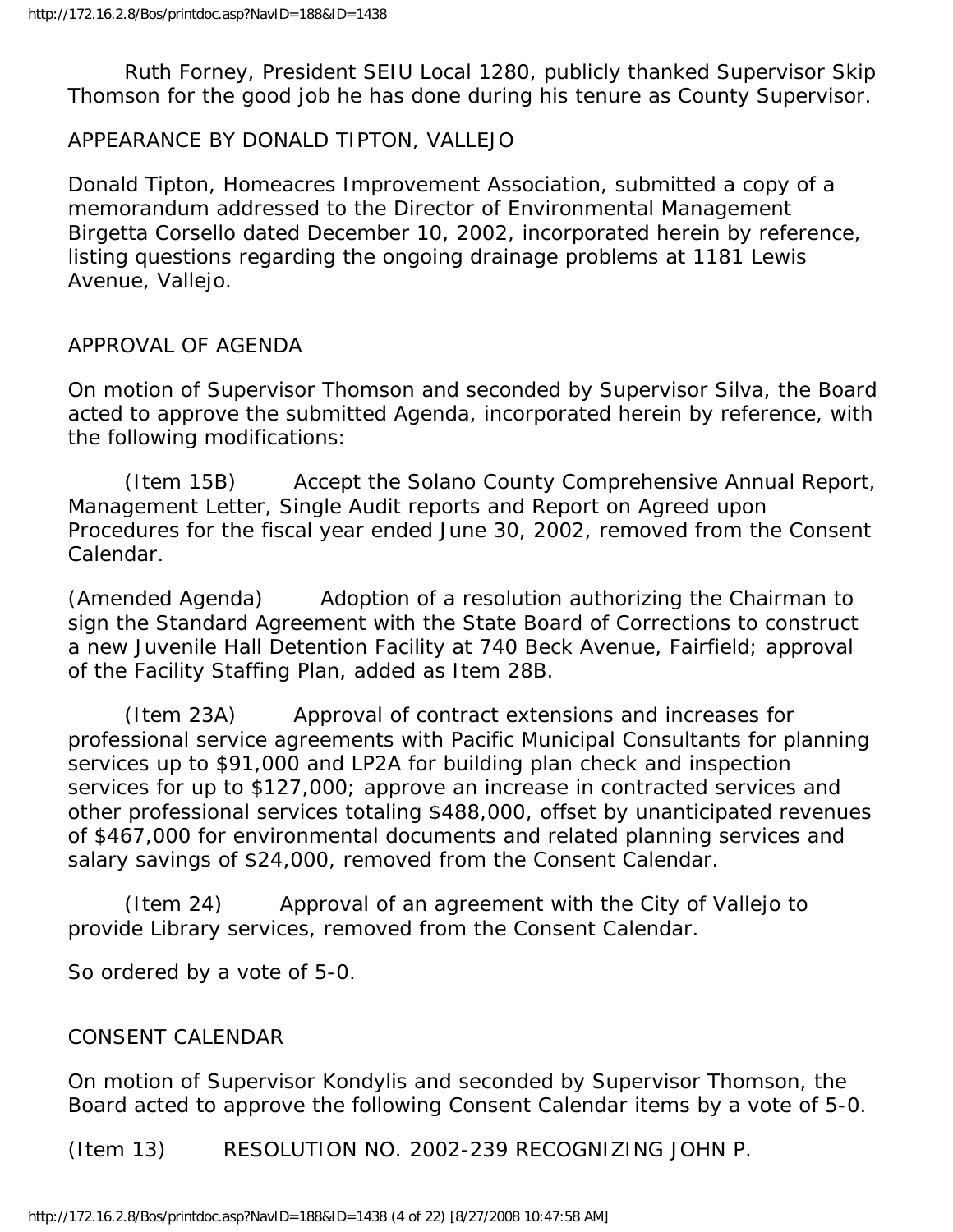THOMPSON, VACAVILLE CITY MANAGER, UPON HIS RETIREMENT AFTER 23 YEARS OF SERVICE TO THE CITY OF VACAVILLE, adopted. (see Resolution Book)

(Item 14) SUBMISSION OF GRANT APPLICATION TO JUDICIAL COUNCIL OF CALIFORNIA RE EXPANSION OF THE COURT APPOINTED SPECIAL ADVOCATE (CASA) PROGRAM, as outlined in the Agenda Submittal from Office of Family Violence Prevention dated December 10, 2002, incorporated herein by reference, approved.

(Item 15A) QUARTERLY EXAMINATION OF THE BOOKS OF THE SOLANO COUNTY TREASURY, as outlined in the Agenda Submittal from Auditor/ Controller dated December 10, 2002, incorporated herein by reference, approved.

(Item 16) RELEASE FROM ACCOUNTABILITY FOR UNACCOUNTED FOR FIXED ASSETS, as outlined in the Agenda Submittal from Assessor/Recorder dated December 10, 2002, incorporated herein by reference, approved.

(Item 17A) RESOLUTION NO. 2002-240 RECOGNIZING KENNETH R. MANN UPON HIS RETIREMENT FROM THE DEPARTMENT OF GENERAL SERVICES, AND PLAQUE OF APPRECIATION, approved.

(Item 17B) LEASE AGREEMENT WITH JACK AIR FOR SPACE AT 790 CHADBOURNE ROAD, FAIRFIELD FOR DEPARTMENT OF CHILD SUPPORT SERVICES, as outlined in the Agenda Submittal from General Services dated December 10, 2002, incorporated herein by reference, approved and Chairman authorized to sign said contract on behalf of Solano County.

(Item 17C) NOTICE OF COMPLETION RE HEALTH AND SOCIAL SERVICES HEADQUARTERS BUILDING, as outlined in the Agenda Submittal from General Services dated December 10, 2002, incorporated herein by reference, approved.

(Item 17D) RELEASE FROM ACCOUNTABILITY FOR UNACCOUNTED FOR FIXED ASSETS, as outlined in the Agenda Submittal from General Services dated December 10, 2002, incorporated herein by reference, approved.

(Item 17E) NOTICE OF COMPLETION RE PARTIAL RE-ROOFING OF HALL OF JUSTICE, VALLEJO, as outlined in the Agenda Submittal from General Services dated December 10, 2002, incorporated herein by reference, approved.

NOTICE OF COMPLETION FOR RE-ROOFING OF AGRICULTURE/ COOPERATIVE EXTENSION/DISTRICT ATTORNEY BUILDING, FAIRFIELD, as outlined in the Agenda Submittal from General Services dated December 10, 2002, incorporated herein by reference, approved.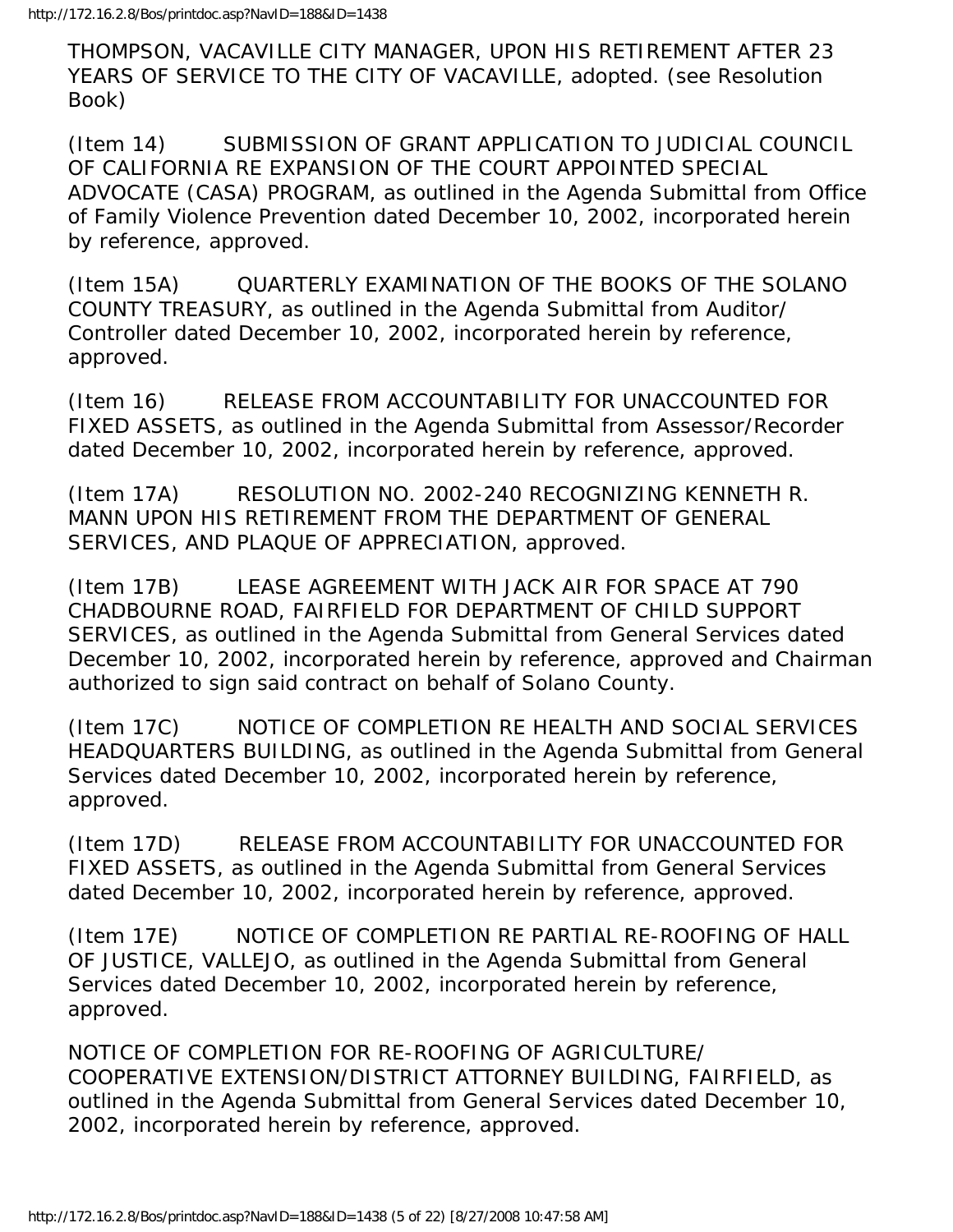(Item 18) RESOLUTION NO. 2002-242 AUTHORIZING COUNTY OF SOLANO "PUBLIC AGENCY" TO JOIN WITH OTHER PUBLIC AGENCIES AS A PARTICIPANT OF THE INVESTMENT TRUST OF CALIFORNIA, CARRYING ON BUSINESS AS "CALTRUST", adopted. (see Resolution Book)

(Item 19A) REVISIONS TO SOLANO COUNTY GENERAL ASSISTANCE MINUTE ORDER, as outlined in the Agenda Submittal Health and Social Services dated December 10, 2002, incorporated herein by reference, approved.

(Item 19B) DESCRIPTION OF PROPOSED EXPENDITURES OF THE RURAL HEALTH SERVICES PROGRAM, as outlined in the Agenda Submittal from Health and Social Services dated December 10, 2002, incorporated herein by reference, approved and Chairman authorized to sign said certification on behalf of Solano County.

(Item 20) AGREEMENT WITH SPECIALIZED LITIGATION SERVICES, INC. RE SERVICE OF COURT DOCUMENTS, as outlined in the Agenda Submittal from Department of Child Support Services dated December 10, 2002, incorporated herein by reference, approved and Chairman authorized to sign said contract on behalf of Solano.

(Item 21A) RENEWAL CONTRACT WITH YOUTH & FAMILY SERVICES RE DRUG AND ALCOHOL TREATMENT SERVICES TO INMATES, as outlined in the Agenda Submittal from Sheriff's Department dated December 10, 2002, incorporated herein by reference, approved and Chairman authorized to sign said contract on behalf of Solano.

(Item 21B) CONTRACT WITH JUSTICE BENEFITS, INC. RE PROFESSIONAL CONSULTING SERVICES, as outlined in the Agenda Submittal from Sheriff's Department dated December 10, 2002, incorporated herein by reference, approved and Chairman authorized to sign said contract on behalf of Solano.

(Item 22A) RESOLUTION NO. 2002-245 OF SUMMARY VACATION OF DRAINAGE EASEMENTS ADJOINING COLUMBUS PARKWAY, adopted. (see Resolution Book)

(Item 22B) NOTICE OF COMPLETION RE LEMON STREET SIDEWALK PROJECT COMPLETED BY NORCAL CONCRETE, INC., as outlined in the Agenda Submittal from the Department of Transportation dated December 10, 2002, incorporated herein by reference, approved.

(Item 22C) AGREEMENT WITH ABB, INC., WIND POWER DEVELOPMENT FOR ROAD MAINTENANCE RE CONSTRUCTION OF THE SACRAMENTO MUNICIPAL UTILITY DISTRICT WIND POWER PROJECT, as outlined in the Agenda Submittal from Department of Transportation dated December 10, 2002, incorporated herein by reference, approved and Chairman authorized to sign said contract on behalf of Solano County.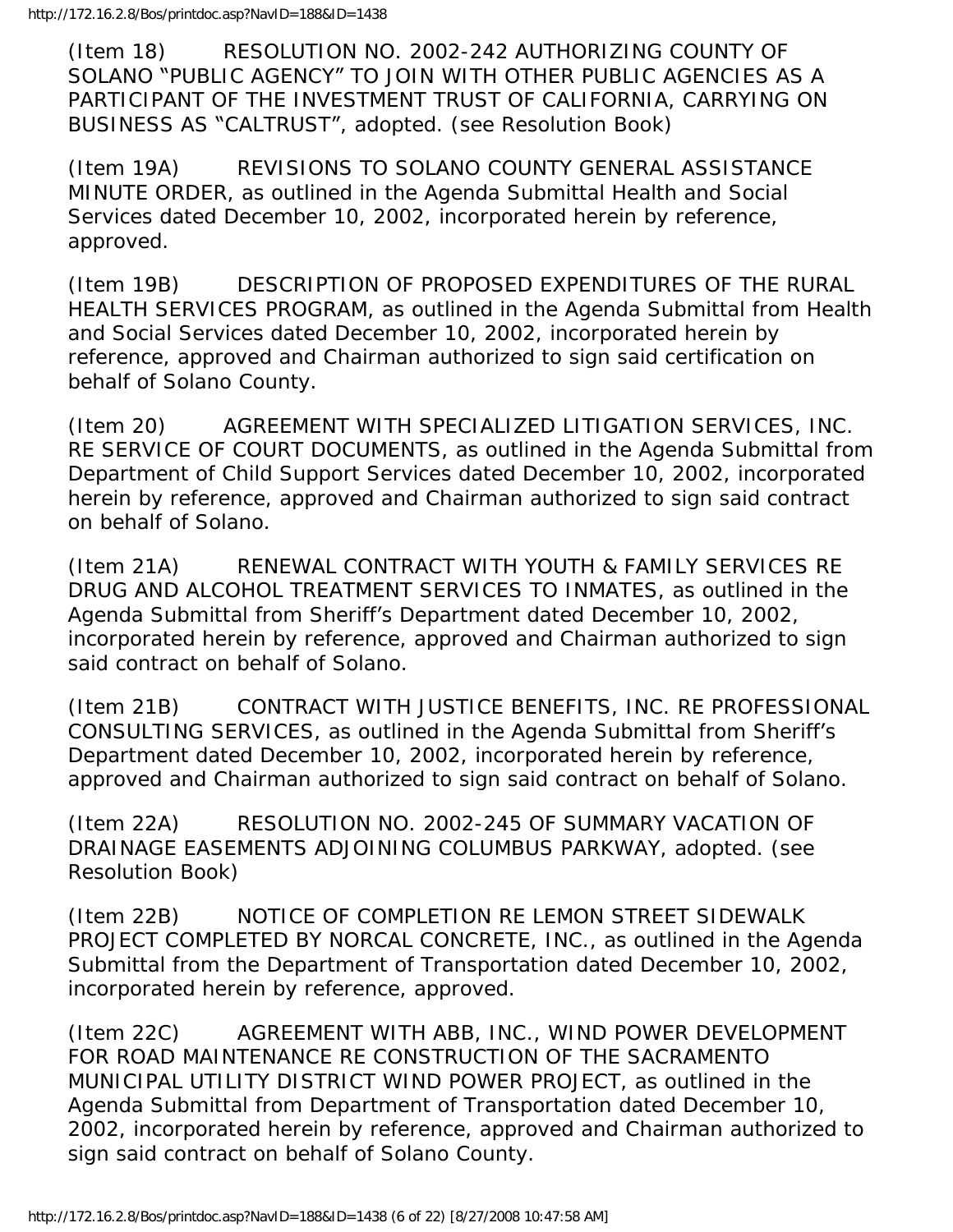(Item 22D) DEDICATION OF PROPERTY FROM ERIK A. AND CHRISTY M. FREESE FOR ROAD PURPOSES ON WEBER ROAD, as outlined in the Agenda Submittal from the Department of Transportation dated December 10, 2002, incorporated herein by reference, accepted.

(Item 23B) SOLANO COUNTY AREA PLAN FOR HAZARDOUS MATERIALS EMERGENCIES, as outlined in the Agenda Submittal from Department of Environmental Management dated December 10, 2002, incorporated herein by reference, accepted.

GRANT AWARD FROM CALIFORNIA OFFICE OF EMERGENCY SERVICES RE COUNTYWIDE EXERCISE UTILIZING THE AREA PLAN, as outlined in the Agenda Submittal from Department of Environmental Management dated December 10, 2002, incorporated herein by reference, accepted and Director of Environmental Management authorized to sign said grant agreement on behalf of Solano County.

APPROPRIATION TRANSFER IN THE AMOUNT OF \$9,620 FOR UNANTICIPATED REVENUE, as outlined in the Agenda Submittal from Department of Environmental Management dated December 10, 2002, incorporated herein by reference, approved.

(Item 25A) RESOLUTION NO. 2002-246 COMMENDING THE COUNTY'S 2002 UNITED WAY CAMPAIGN, adopted. (see Resolution Book)

(Item 25B) AMENDED AGREEMENT WITH THE STATE RE SUDDEN OAK DEATH REGULATORY PROGRAM, as outlined in the Agenda Submittal from the Agriculture Department dated December 10, 2002, incorporated herein by reference, approved and Agricultural Commissioner authorized to sign said contract on behalf of Solano County.

RESOLUTION NO. 2002-247 AMENDING THE LIST OF NUMBERS AND CLASSIFICATIONS OF POSITIONS (EXTENSION OF LIMITED TERM AGRICULTURAL BIOLOGIST/WEIGHTS & MEASURES INSPECTOR TRAINEE), adopted. (see Resolution Book)

APPROPRIATION TRANSFER IN THE AMOUNT OF \$7,215 FROM UNANTICIPATED REVENUE RE SUDDEN OAK DEATH PROGRAM, as outlined in the Agenda Submittal from Agriculture Department dated December 10, 2002, incorporated herein by reference, approved.

SPECIAL DISTRICTS GOVERNED BY THE BOARD OF SUPERVISORS:

Rural North Vacaville Water District

(Item 26) Minutes regarding this matter are contained in the Rural North Vacaville Water District Minutes Book.

East Vallejo Fire Protection District: Quarterly Meeting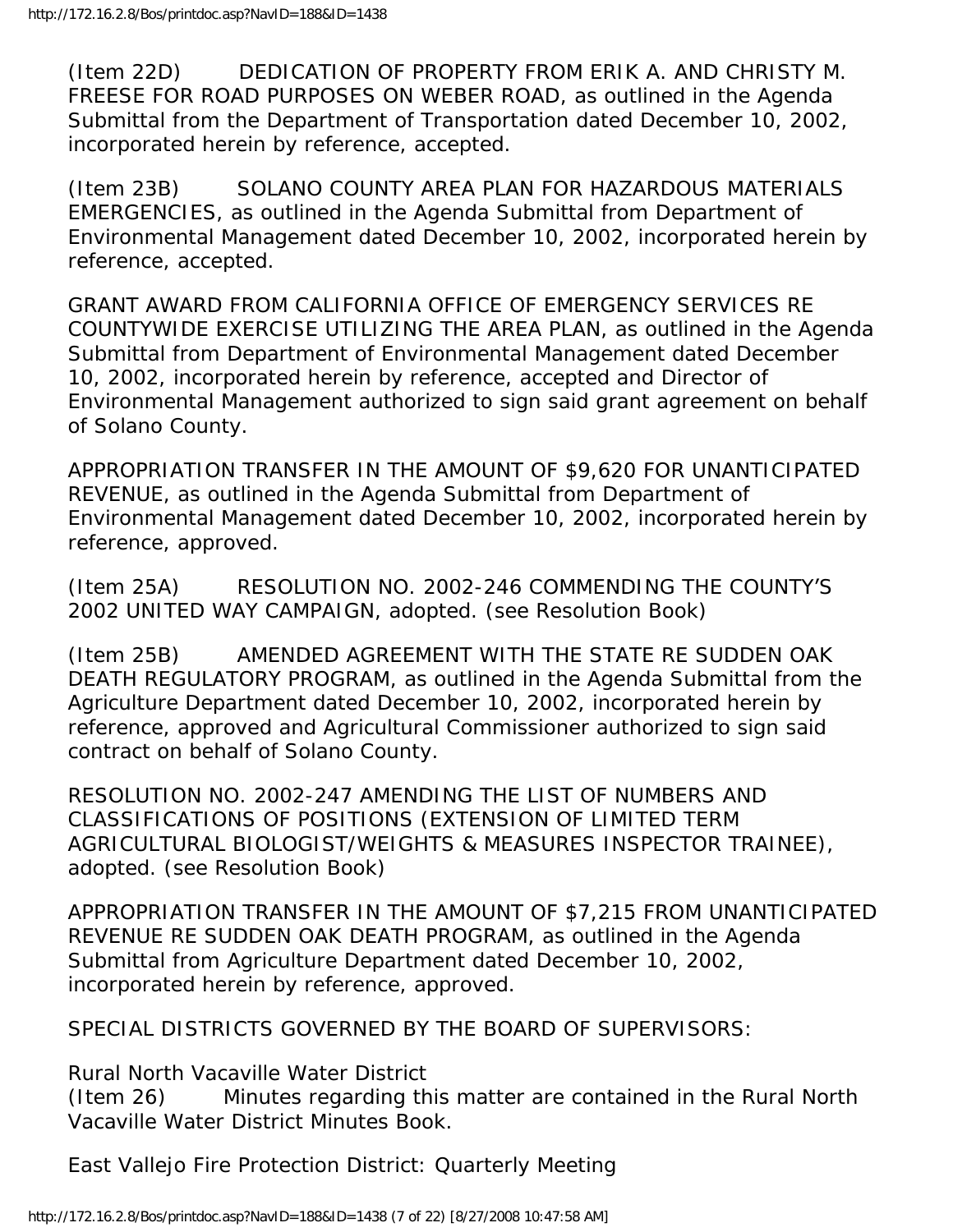(Item 27) AUDIT OF THE EAST VALLEJO FIRE PROTECTION DISTRICT FOR THE FISCAL YEARS ENDED JUNE 30, 2002 AND 2001, as outlined in the Agenda Submittal from Auditor-Controller dated December 10, 2002, incorporated herein by reference, accepted.

#### **ORDERS**

(Item 15B) SOLANO COUNTY COMPREHENSIVE ANNUAL REPORT, MANAGEMENT LETTER, SINGLE AUDIT REPORTS AND REPORT ON AGREED UPON PROCEDURES, ACCEPTED

 The Board was provided with an Agenda Submittal from the Auditor/ Controller dated December 10, 2002, incorporated herein by reference, regarding the County audit reports for fiscal year ended June 30, 2002.

 On motion of Supervisor Kromm and seconded by Supervisor Kondylis, the Board acted to accept the Solano County Comprehensive Annual Report, Management Letter, Single Audit Reports and Report on Agreed upon Procedures. So ordered by a vote of 5-0.

(Item 28B) RESOLUTION NO. 2002-241 AUTHORIZING CONTRACTING WITH THE STATE BOARD OF CORRECTIONS FOR CONSTRUCTION OF THE NEW JUVENILE DETENTION FACILITY AT 740 BECK AVENUE, FAIRFIELD, ADOPTED

The Board was provided with an Agenda Submittal from General Services dated December 10, 2002, incorporated herein by reference, regarding construction of the new juvenile hall detention facility at 740 Beck Avenue, Fairfield.

 Supervisor Kromm voiced concern regarding increasing staff, and the ability to budget for the additional staff members in the coming years, and the ability to close off sections of the facility, responding John Taylor, County Administrative Office, discussed the grant requirement to fully staff the facility, the addition of thirty additional beds, actions to increase revenue, and the commitment to meet the Title 15 staffing requirements. The construction model being used incorporates a pod type facility allowing sections to be closed off when not needed.

 On motion of Supervisor Kromm and seconded by Supervisor Kondylis, the Board acted to adopt Resolution No. 2002-241 Authorizing contracting with the State Board of Corrections for Construction of the New Juvenile Detention Facility at 740 Beck Avenue, Fairfield. So ordered by a vote of 5-0. (see Resolution Book)

(Item 23A) CONTRACT EXTENSIONS AND INCREASES FOR PROFESSIONAL SERVICE AGREEMENTS WITH PACIFIC MUNICIPAL CONSULTANTS AND LP2A, APPROVED

 APPROPRIATION TRANSFERS IN THE AMOUNT OF \$488,000 AND \$267,000, APPROVED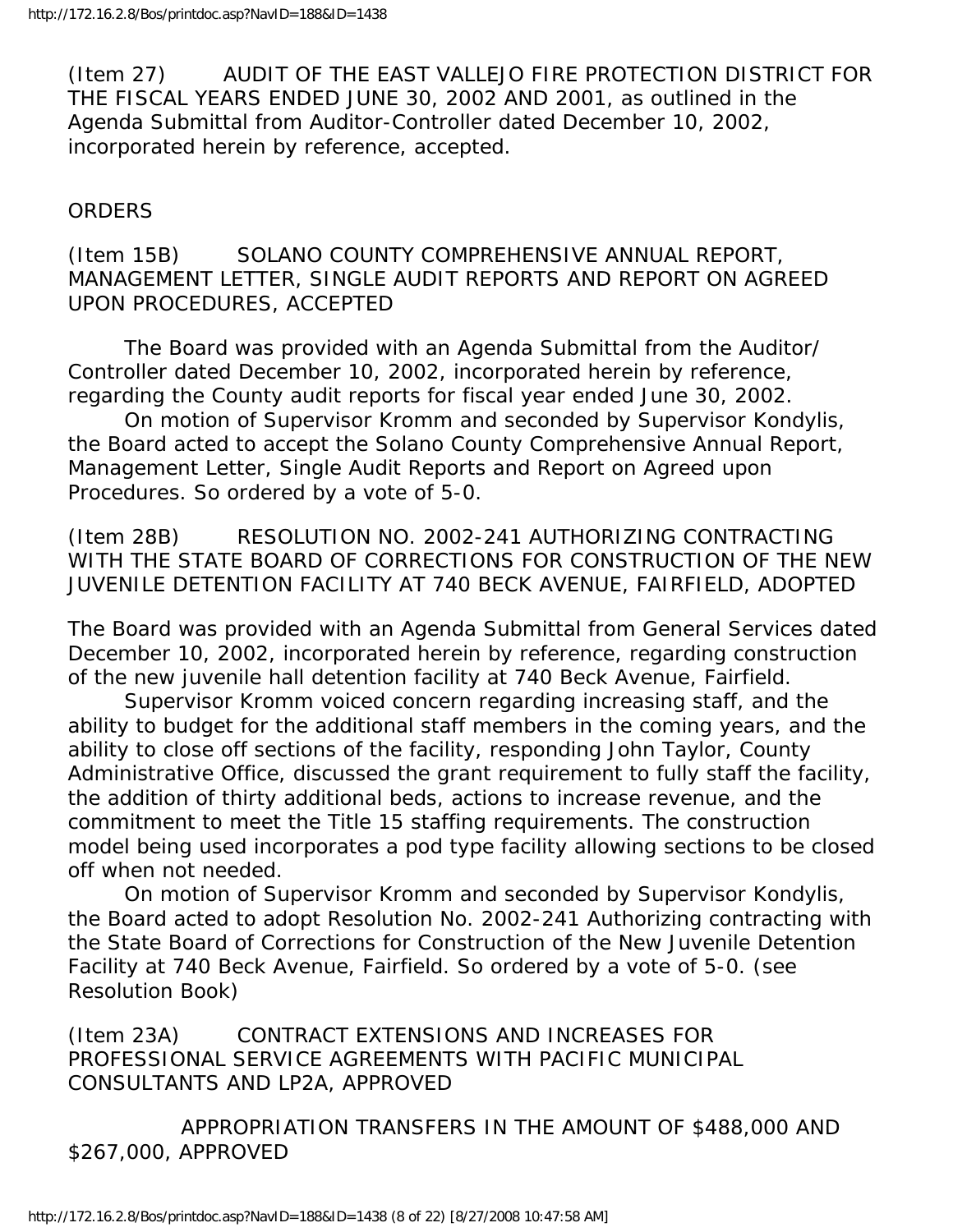The Board was provided with an Agenda Submittal from the Department of Environmental Management dated December 10, 2002, incorporated herein by reference, contract extensions for professional service agreements for planning and inspection services.

Donald Tipton, Vallejo, noted the salary savings with this action, questioned if more services are to be contracted out, and when the General Plan update for the Homeacres area would be done.

Director of Environmental Management Birgetta Corsello discussed staffing, work backlog, increased complexity of the departmental projects, and plans to begin the General Plan update in the future.

On motion of Supervisor Kromm and seconded by Chairman Carroll, the Board acted to approve the contract extensions with Pacific Municipal Consultants and LP2A, and to approve an appropriation transfer in the amount of \$488,000 and \$267,000. So ordered by a vote of 5-0.

(Item 24) AGREEMENT WITH THE CITY OF VALLEJO RE LIBRARY SERVICES, APPROVED

The Board was provided with an Agenda Submittal from the Library dated December 10, 2002, incorporated herein by reference, regarding an agreement to provide Library services to the City of Vallejo.

Donald Tipton, Vallejo, voiced concern regarding high utility costs at the John F. Kennedy Building, and added responsibilities of the library relative to meeting rooms.

Responding to a request by Supervisor Kondylis for future information regarding replacement of the Springstowne Library, Director of Library Services Ann Cousineau noted the City of Vallejo is reviewing options for both libraries and that information would be brought back to the Board after that review.

 On motion of Supervisor Kromm and seconded by Supervisor Silva, the Board acted to approve the agreement for library services between the County and the City of Vallejo. So ordered by a vote of 5-0.

(Item 29A) MANAGEMENT/ORGANIZATIONAL STUDY REPORT RE ASSESSOR/RECORDER'S OFFICE FROM STRATEGICA, INC., RECEIVED

The Board was provided with an Agenda Submittal from the County Administrator's Office dated December 10, 2002, incorporated herein by reference, regarding the Management/Organization Study of the Assessor/ Recorder's Office.

 David Howe, President of Strategica, Inc., reviewed a visual presentation of the Management/Organizational Study, a hard copy incorporated herein by reference, listing the project objectives, the Recorder processes and recommendations, staffing, backlogs in the Recorder's division, the Assessor processes and recommendations, staffing, backlogs of the Assessor's division and recommendations, information technology and recommendations, organizational structure and recommendations, and procedures.

There was a brief discussion of a State pilot project for true paperless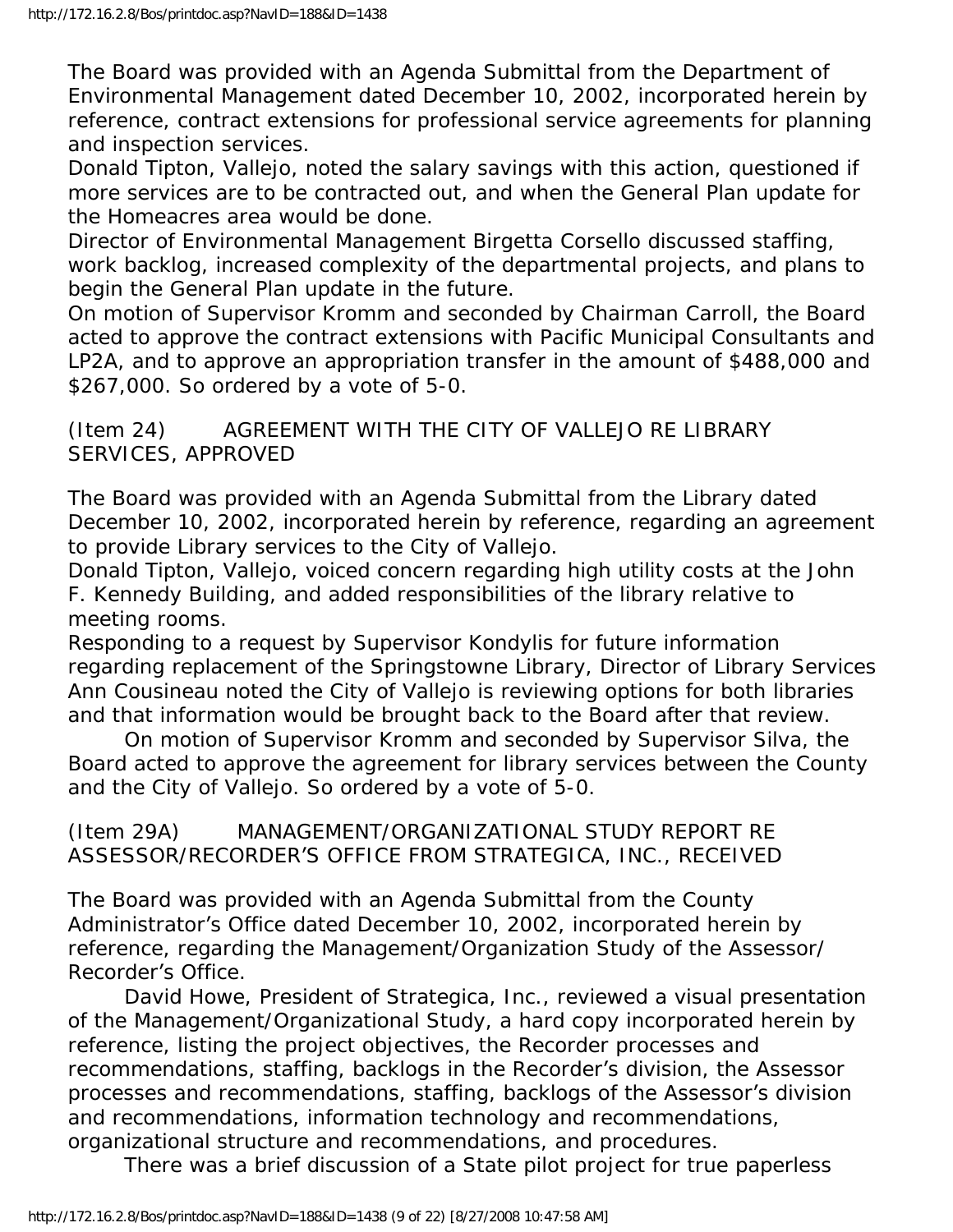document recording system being conducted in Orange County.

 Responding to questions posed by Supervisor Kondylis regarding the Assessment Standards, Mr. Howe noted the Assessment Standards are procedures for consistency and adherence to policy for assessments. Supervisor Thomson noted the availability of an informational brochure on assessments.

 Mr. Howe reviewed the key findings and recommendations of the report and refinement of the organizational structure.

 Supervisor Thomson noted the staff in the Assessor/Recorder's Office is well trained, there is just not enough of them, and voiced concern with not being able to provide multi-year processing.

 Larry Dold, discussed the SKIPS system and drawbacks, the lack of staff, and the need to modify the system to provide for multi-year processing.

 Supervisor Thomson discussed staffing in the Assessment Division, the need for 4 additional appraisal positions, and questioned the need for insurance relative to the Exigent Computer Group contract. Responding Bernadette Curry, Deputy County Counsel, discussed the general contract requirements and liability issues that are covered.

Supervisor Kromm suggested redoing the SKIPS system on a platform that is consistent with other County platforms and insure that the IS department is well involved, and looking at how much additional revenue could be generated by the additional assessment staff.

 On motion of Supervisor Thomson and seconded by Supervisor Silva, the Board acted to receive the Management/Organization Study of the Assessor/ Recorder's Office and to refer the Report to the County Administrator's Office to develop recommendations for a phased implementation in collaboration with the newly elected Assessor/Recorder. So ordered by a vote of 5-0.

(Item 29B) OFFICE OF FAMILY VIOLENCE PREVENTION STRATEGIC PLAN UPDATES, APPROVED

 Carolyn Thomas, Office of Family Violence Prevention (OFVP), reviewed the information contained in the Agenda Submittal from her department dated December 10, 2002, incorporated herein by reference, regarding progress of the department and amendments to the Strategic Plan.

 Supervisor Kondylis discussed the great progress that has been made, voiced grave concern with the damage that is done to children who witness violence, and feels that there should be one overarching program to integrate elder, spousal and child abuse.

 On motion of Supervisor Kondylis and seconded by Supervisor Silva, the Board acted to accept the progress report from the OFVP and to approve amendments to the Strategic Plan. So ordered by a vote of 5-0.

(Item 30) FAIRFIELD MAIN JAIL SECURITY UPGRADES PROJECT, APPROVED

AGREEMENT WITH HELLMUTH, OBATA & KASSABAUM, INC. RE PHASE II OF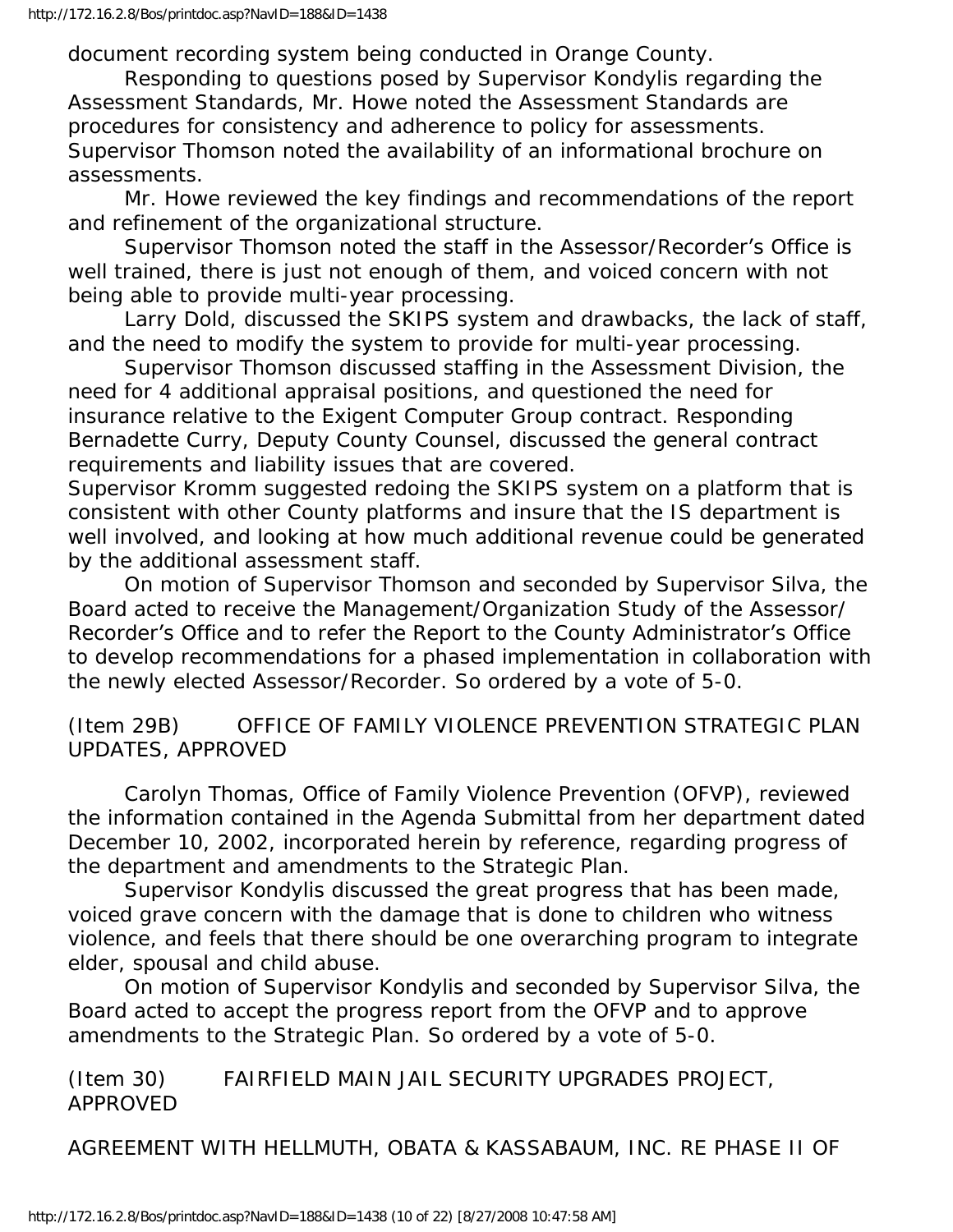#### THE JAIL SECURITY PROJECT, APPROVED

 John Taylor, County Administrative Office, reviewed the information contained in the Agenda Submittal from General Services dated December 10, 2002, incorporated herein by reference, regarding the Main Jail Security Upgrade Project.

 Responding to questions posed by Supervisor Kondylis regarding what the \$33,500 from the Sheriff's Inmate Welfare Fund would be used for, Mr. Taylor noted the funds would be used for a cable television system for inmates.

 Responding to questions posed by Supervisor Kondylis regarding benefits of cable television, Sheriff Gary Stanton noted that cable television is a benefit for the guards in keeping the inmates entertained. Television is passive recreation for the inmates, discussed the State law requirement to provide the basics, but that cable television is an upgrade for the inmates. Supervisor Kondylis gave a brief explanation of the Inmate Welfare Fund and feels the \$33,500 should be used for more direct program services to the inmates.

 Mike Medvedoff, Sheriff's Office, noted this matter would go to the Inmate Welfare Fund Committee at their next regularly scheduled meeting.

 Supervisor Silva voiced concern with the use of funds from the sale of the Old County Hospital property for this project, and noted the need to closely monitor the equipment especially during the warranty period to ensure the equipment is working properly. Supervisor Silva requested the Sheriff and the County Administrator sign the Appropriation Transfer documents.

On motion of Supervisor Silva and seconded by Supervisor Kromm, the Board acted to approve the Security Systems Upgrades and the associated appropriation transfers, except for the \$33,500 from the Sheriff's Inmate Welfare Fund. The Board acted to approve the professional services agreement with Hellmuth, Obata & Kassabaum, Inc., and for General Services to solicit construction bids. So ordered by a vote of 5-0.

On motion of Supervisor Silva and seconded by Thomson, the Board acted to approve funding in the amount of \$33,500 to be used from the Sheriff's Inmate Welfare Fund. So ordered by a vote of 3-2; Supervisors Kondylis and Kromm voted no.

# (Item 31) AGREEMENT WITH DIEBOLD ELECTION SYSTEMS FOR A DIRECT RECORDING ELECTRONIC TOUCHSCREEN VOTING SYSTEM AND OPTICAL SCAN VOTING SYSTEM, APPROVED

 Registrar of Voters Laura Winslow reviewed the information contained in the Agenda Submittal from her department dated December 10, 2002, incorporated herein by reference, regarding replacement of the voting system.

 Responding to questions posed by Supervisor Kromm regarding payment structure, mandates to replace the voting system, and State financing, Ms. Winslow noted that spreading the payments over three elections was a way to ensure vendor support. The March 2004 election must be conducted with a system other than punch cards, and Ms. Winslow discussed elections prior to March 2004 and advantages to conducting them with the new system. The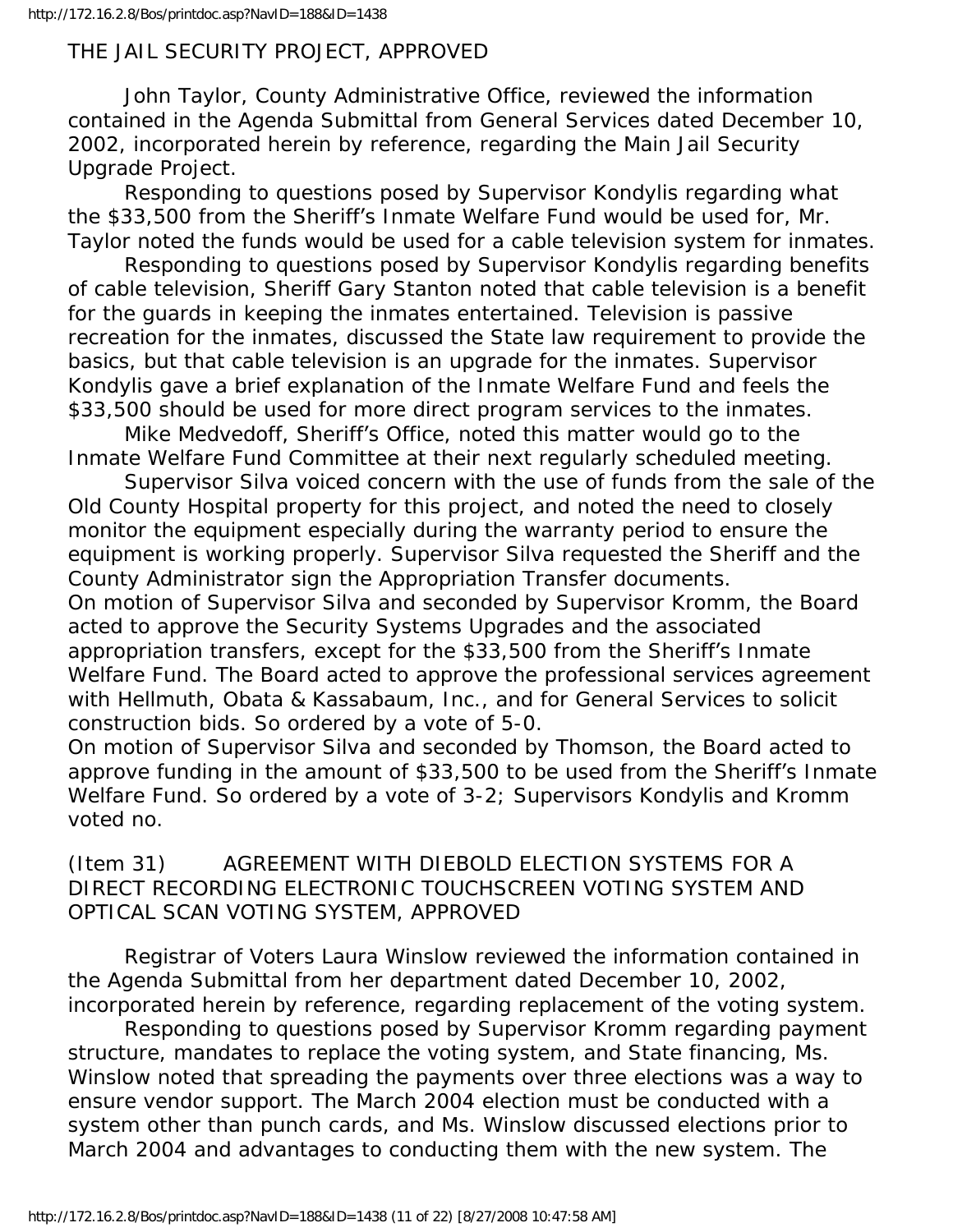Secretary of State's Office noted that with the passage of funding by the voters the funds are set aside for that purpose.

 Responding to questions posed by Supervisor Kondylis regarding the method that will be used by absentee voters, Ms. Winslow noted an optical scan system would be used for absentee voters.

 Responding to questions and concerns voiced by Supervisor Silva regarding State funding, certification of equipment, and with contract language relative to system upgrades and associated costs, Deborah Sieller, Diebold Election Systems, addressed many of the questions relative to equipment used in a Brazilian election in 2000 and the capability of Diebold to produce a large number of election units, the touch screen system previously presented was certified by the State in December 2001 but that a high speed scanner was awaiting certification, the subsequent certification of the high speed scanner that can scan about 400 ballots a minute. These scanners are used to count absentee ballots only, which can begin seven days prior to an election, and the capacity of this scanner should allow for many years of growth for counting absentee ballots. Ms. Sieller addressed the boiler plate language used in the certification by the Secretary of State.

 Responding to concerns voiced by Supervisor Silva regarding the State funding, Bernadette Curry, Deputy County Counsel, discussed the negotiated payment schedule being contingent upon State funding. Payments would be due to Diebold within 30 days of receipt of State funding. There are still a few points to negotiate relative to escrow account language, timing of system upgrades, and timing when Diebold staff will arrive on site prior to the election, along with an upgraded technology clause.

 Responding to comments by Supervisor Kromm regarding the escrow account, Ms. Curry noted Diebold has proposed the escrow account would be a Secretary of State escrow account. Ms. Sieller noted State law requires all source codes be placed in escrow.

 Supervisor Silva expressed concern with the agreement coming to the Board when there are still major points to be negotiated on the contract, with funding, and with going forward when the technology is changing so rapidly, responding Ms. Winslow discussed the need to meet Federal and State requirements for ADA accessibility, and problems if two separate systems are used.

 George Guynn, Jr., Suisun City, feels the State and Federal government are taking away local control, noted concerns with past problems with Diebold equipment, the limited number of vendors, and feels this equipment is not necessary.

 Scott Leubking, Human Computer Interaction Specialist, discussed AB 2525 that requires ADA accessibility for blind people at each polling place, problems faced by disabled people when voting, the Diebold System being user friendly, and drawbacks of using 2 systems at once.

 Responding to questions posed by Supervisor Kromm regarding Federal reimbursement for equipment, Ms. Winslow discussed legislation signed by the President for Federal funding, with the County qualifying for \$1.72 million, and additional Federal funding for training.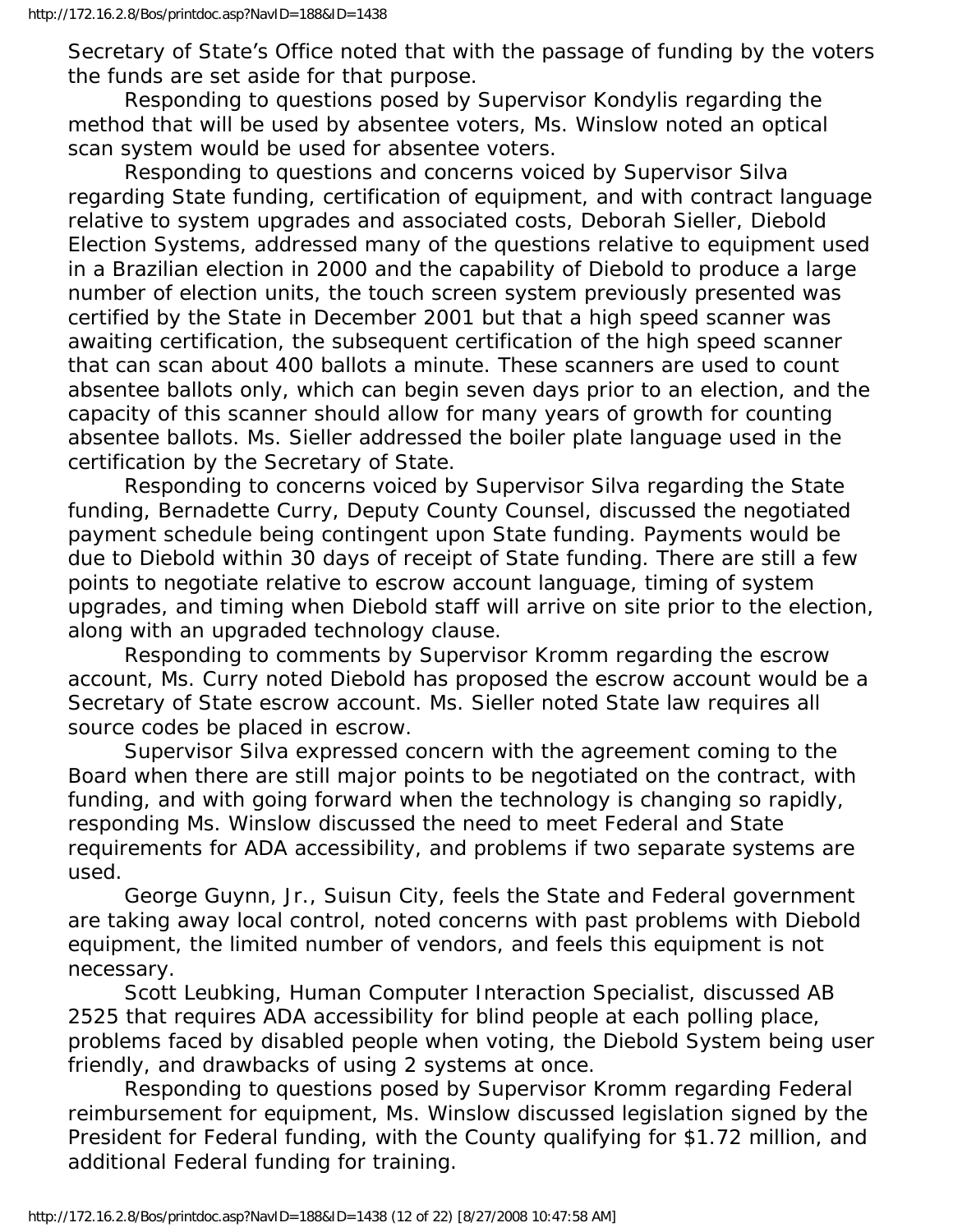On motion of Supervisor Kromm and seconded by Supervisor Kondylis, the Board acted to approve an agreement with Diebold Election Systems for a Direct Recording Electronic Touchscreen Voting System and Optical Scan Voting system, with the County Administrator to execute the completed agreement, to approve an appropriation transfer in the amount of \$1,823,851 from General Fund Contingencies, and to approve an appropriation transfer in the amount of \$2,297,314 to appropriate Unanticipated Revenue. So ordered by a vote of 4-1; Supervisor Silva voted no.

# (Item 32A) SPECIAL PROJECT DENTAL CLINIC IN VALLEJO, APPROVED

 Solano County Health Officer Thomas Charron, M.D., Health and Social Services reviewed the information contained in the Agenda Submittal from his department dated December 10, 2002, incorporated herein by reference, regarding the operation of a three chair dental clinic as a two-year special project in Vallejo. Dr. Charron requested the Board support the restorative dentistry clinic in Vallejo.

 Supervisor Kondylis and Supervisor Silva noted support for dental services in Vallejo.

 Britt Ferguson, County Administrative Office, noted opposition to the proposal due to fiscal uncertainties, and the impending State budget shortfall.

 Terry Curtola, Community Affairs Director Sutter Solano Medical Center, noted support for the clinic, community needs, funding raising efforts to support dental care for low income children in Vallejo, and thanked Freddie Smith, Health and Social Services, for his assistance in getting the clinic for the citizens of Vallejo.

 Supervisor Kondylis noted the ability of a dentist to identify cases of abuse.

 Reverend Tony Ubalde, Healthy Vallejo/Fellowship United Methodist Church, noted the urgent need for dental care in Vallejo, and urged support for the clinic.

 On motion of Supervisor Kondylis and seconded by Supervisor Thomson, the Board acted to approved the proposal to operate a three chair dental clinic as a two year special project in Vallejo serving indigent and uninsured adults and children; direct the General Services Department to negotiate a two-year lease and assist with the renovation of the 2920A Sonoma Boulevard facility. So ordered by a vote of 5-0.

(Item 32B) PUBLIC HEALTH PREPAREDNESS AND RESPONSE TO BIOTERRORISM PLAN, APPROVED

AGREEMENT WITH THE STATE FOR PUBLIC HEALTH PREPAREDNESS AND RESPONSE TO BIOTERRORISM, APPROVED

CERTIFICATION FOR THE BIOTERRORISM PREPAREDNESS AND RESPONSE PLAN IN THE AMOUNT OF \$432,272

The Board was provided with an Agenda Submittal from the Department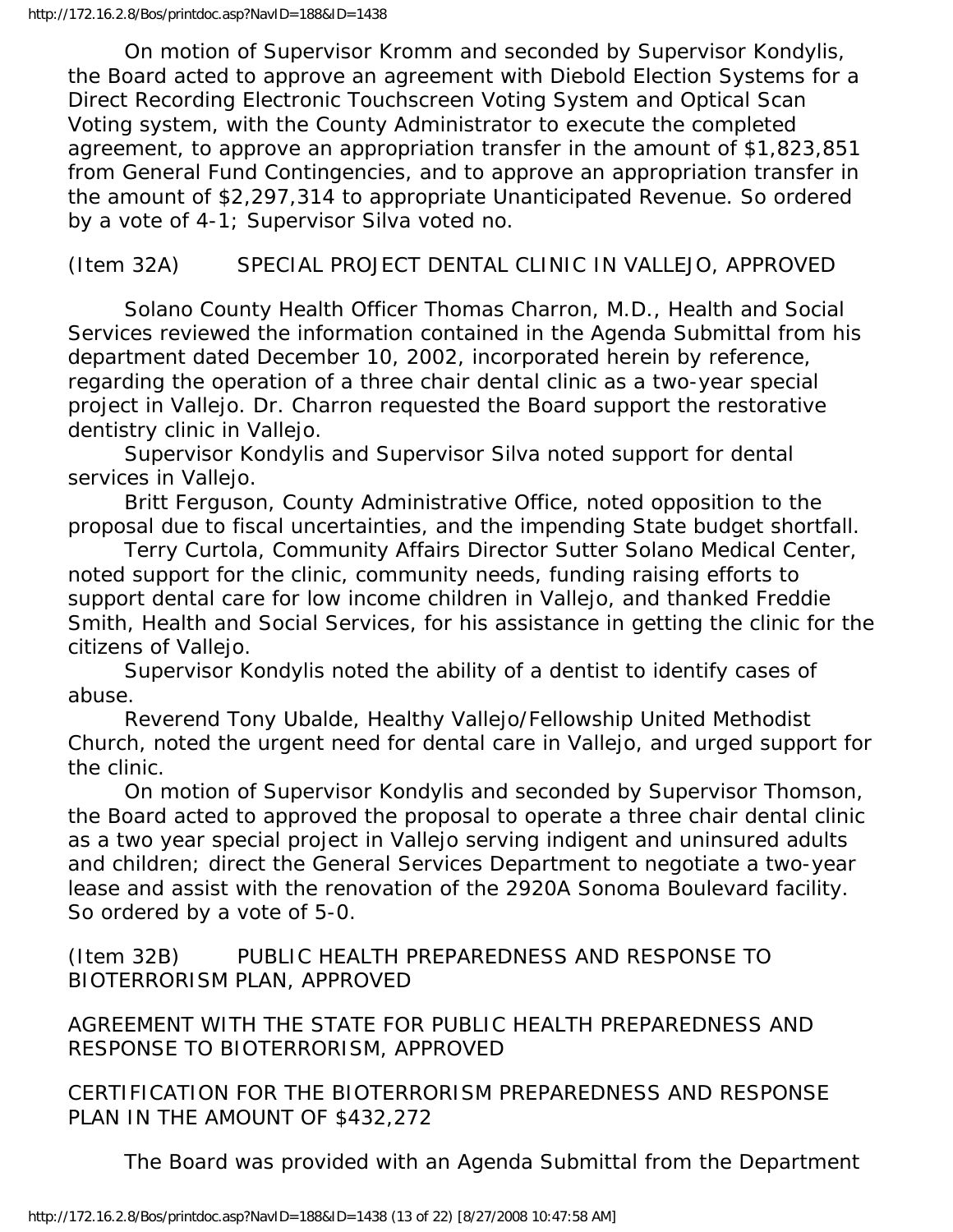of Health and Social Services dated December 10, 2002, incorporated herein by reference, regarding preparedness and the response of the Public Health Department to the Bioterrorism Plan.

 On motion of Supervisor Kondylis and seconded by Chairman Carroll, the Board acted to approve the Public Health Preparedness and Response to Bioterrorism Plan, to approve Agreement with the State for Public Health Preparedness and Response to Bioterrorism, and to authorize the Chairman to sign the certification for the Bioterrorism Preparedness and Response Plan. So ordered by a vote of 5-0.

SPECIAL DISTRICTS GOVERNED BY THE BOARD OF SUPERVISORS:

In Home Supportive Services Public Authority (Items 33 & 34) Minutes regarding this matter are contained in the In-Home Supportive Services Public Authority Minutes Book.

The Public Authority adjourned and reconvened as the Board of Supervisors.

(Item 35) APPROPRIATION TRANSFER IN THE AMOUNT OF \$1,033,703 RE INCREASED PAYROLL COSTS FOR IN HOME SUPPORTIVE SERVICES PROVIDERS (IHSS), APPROVED

APPROPRIATION TRANSFER IN THE AMOUNT OF \$10,000 RE BACKGROUND CHECK COSTS OF IHSS PROVIDE, APPROVED

APPROPRIATION TRANSFERS IN THE AMOUNT OF \$1,225,787 FROM GENERAL FUND CONTINGENCY TO INCREASE THE GENERAL FUND CONTRIBUTION TO HEALTH AND SOCIAL SERVICES IN THE AMOUNT OF \$1,033,703 AND THE IHSS PUBLIC AUTHORITY IN THE AMOUNT OF \$192,084, APPROVED

The Board was provided with an Agenda Submittal from Health and Social Services dated December 10, 2002, incorporated herein by reference, regarding the approval of several Appropriation Transfers to appropriate the addition monies to increase the County Fiscal Year 2002/2003 budget, to increase the County contribution to Health and Social Service and the IHSS Public Authority to cover the additional costs associated with the recently negotiated union contract for the remainder of this fiscal year. Supervisor Kondylis discussed the importance of adequate training for the workers providing this support, in response Laura Ralph, Director of the Public

Authority, noted the on-going training program that will be provided for the workers.

 On motion of Supervisor Kondylis and seconded by Supervisor Thomson, the Board acted to approve appropriation transfers in the amounts of \$1,033,703, \$10,000, \$1,225,787, and \$1,225,787. So ordered by a vote of 5- 0.

(Item 36) RESOLUTION NO. 2002-248 OF VACATION OF PORTIONS OF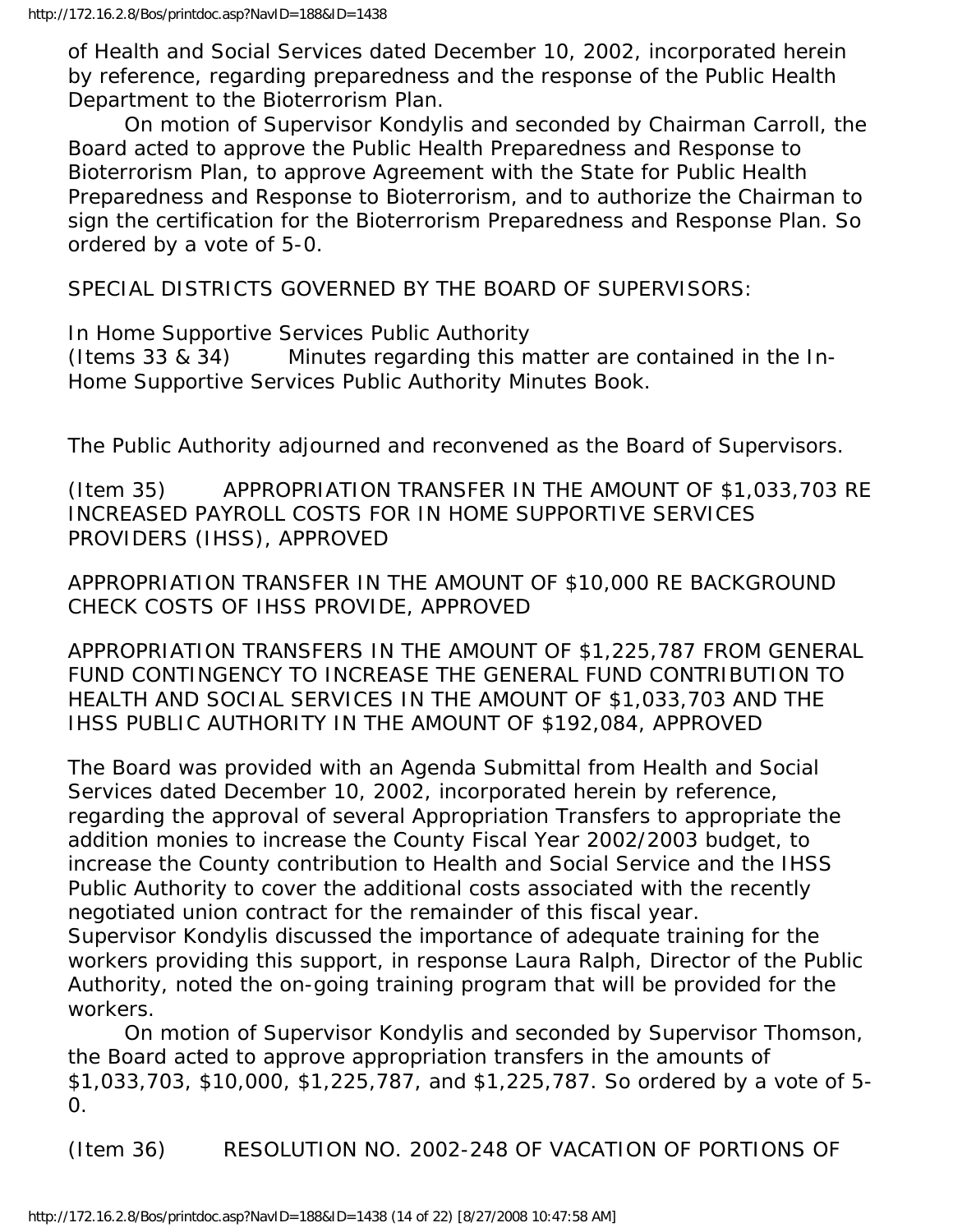# MERIDIAN ROAD NEAR TRAVIS AIR FORCE BASE, ADOPTED

The Board was provided with an Agenda Submittal from the Department of Transportation dated December 10, 2002, incorporated herein by reference, regarding the vacation of portions of Meridian Road near Travis Air Force Base. Kathy Marianno, District 5 Administrative Assistant, discussed a site visit to the proposed area for the vacation finding silt and debris in the ditches. There had been discussion on impacts of the water shed on the ditches, and the work that has been done by the Department of Transportation.

Chairman Carroll opened the public hearing.

Roy Mason, Suisun, voiced concern with the silt from the watershed impacting the drainage ditches, and with the maintenance of the ditches. Mr. Mason suggested installing a gate by the railroad track, and feels that the County should assume the responsibility to clean the ditches of silt and debris to eliminate the flooding problems.

A memorandum was provided to the Board from Edna M. Freitas dated December 10, 2002, incorporated herein by reference, noting opposition to the proposed vacation.

Leonard Thompson, Lodi, noted ownership of 157 acres on Meridian road, noted dependence on Meridian Road for access to his property, feels closing the road is important in securing the perimeter of Travis AFB. Mr. Thompson voiced concern with who would be responsible for and funding for the maintenance of the easement and the road.

As there was no one further who wished to speak on this matter, the public hearing was closed.

Responding to questions posed by Supervisor Silva regarding the landowners being responsible for maintenance of the road and the gates, who would maintain the ditches, and will there be any effects on the property values, are there any documents being drawn to allow the property owners to use this easement, Gary Crawford, Department of Transportation, noted the proposal is to vacate the property, to clean up the road, and install the gates. When the public vacates the use of the 60-foot wide easement the property owners do retain the rights to use the road. There is no formal document on who will maintain or who has use of the road.

Responding to questions posed by Supervisor Silva regarding ownership of the abandoned roadway, with an owner fencing off his portion of the easement, and with ditch maintenance, Mr. Crawford noted the adjoining landowners will own to the center of the road, everyone will share the 60-foot easement. If a property owner fences off his section legal action could be taken regarding blocking of the easement. The road will be vacated for public use, but the easement will be for the property owners who live along the road. The ditches will have to be maintained by the property owners. Supervisor Silva feels there should be legal documentation for each of the owners allowing the ability for them to pass over the property.

Supervisor Kromm noted the importance of closing the road for the security of Travis AFB, the County needs to remove the trash currently on the property, the gate should be installed as close to McCrory Road as possible for safety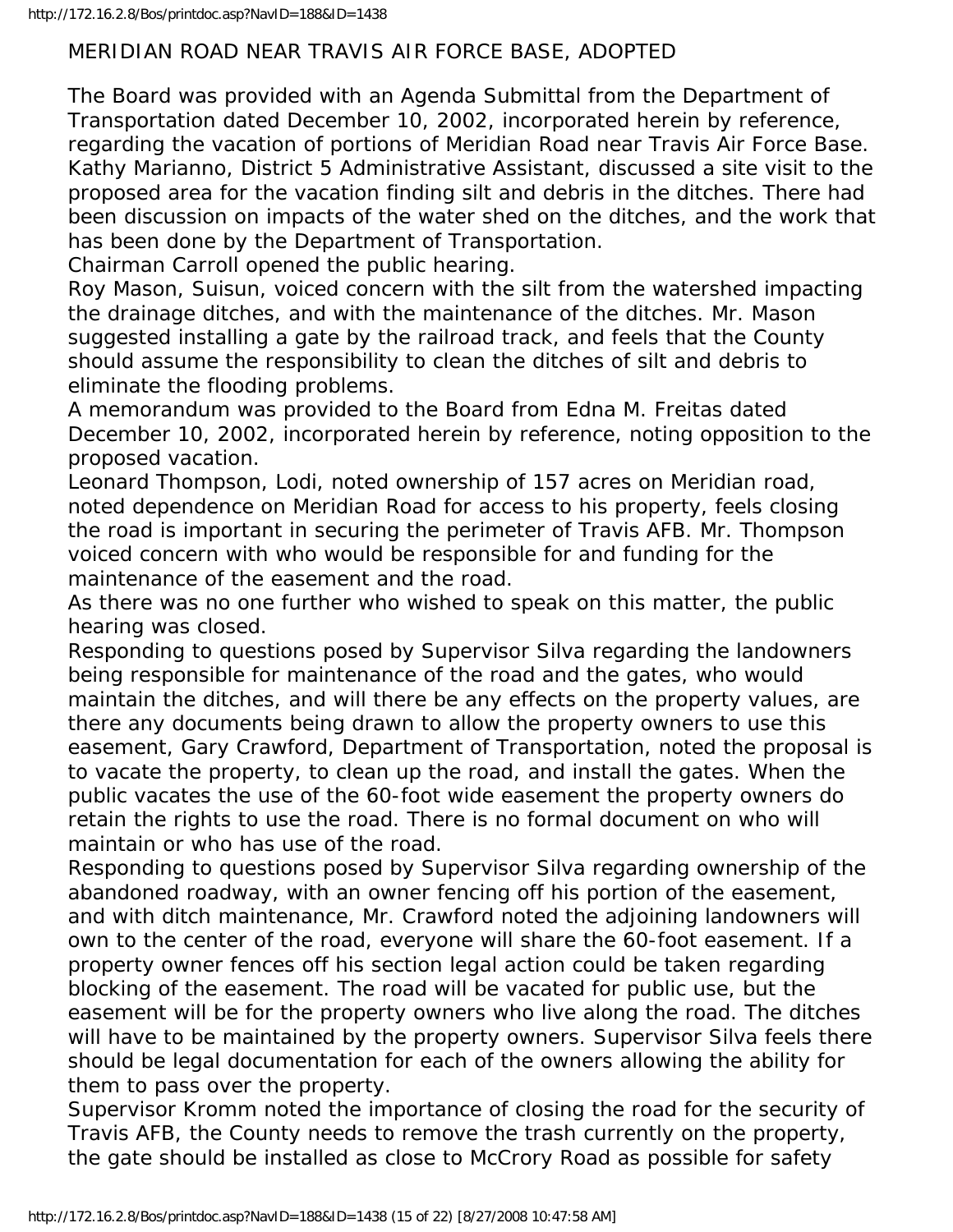purposes, and suggested writing an easement agreement.

County Counsel Dennis Bunting noted by the operation of law the property owners have the right to access the easement, by law the adjoining property owners will assume the responsibility for the easement, and thus negating the need for any documentation. The property owners will have to determine how they want to deal with the easement.

 On motion of Supervisor Kromm and seconded by Thomson, the Board acted to adopt Resolution No. 2002-248 of Vacation of portions of Meridian Road near Travis Air Force Base. So ordered by a vote of 3-2; Supervisors Kondylis and Silva voted no.

(Item 39) RESOLUTION NO. 2002-243 RECOGNIZING SOLANO COUNTY EMPLOYEES WITH 5, 10, 15, 20, 25, 30 AND 35 YEARS OF PUBLIC SERVICE TO THE COMMUNITY, ADOPTED

RESOLUTION NO.2002-244 RECOGNIZING SOLANO COUNTY EMPLOYEES FOR THEIR SIGNIFICANT CONTRIBUTION TO THE SUCCESS OF THE NEW HEALTH AND SOCIAL SERVICES BUILDING PROJECT AND PRE-CONSTRUCTION PROCESS FOR THE SOLANO COUNTY GOVERNMENT CENTER PROJECT, ADOPTED

 The Board was provided with an Agenda Submittal dated December 10, 2002, incorporated herein by reference, outlining the recognition and appreciation for the employees with 5, 10, 15, 20, 25, 30, 35, and 40 years of service with the County.

 On motion of Supervisor Kondylis and seconded by Supervisor Kromm, the Board acted to adopt Resolution No. 2002-243 Recognizing Solano County employees with 5, 10, 15, 20, 25, 30 and 35 years of public service to the Community, and Resolution No. 2002-244 recognizing Solano County employees for their significant contribution to the success of the new Health and Social Services Building Project and pre-construction process for the Solano County Government Center Project, so ordered by a vote of 5-0.

 On behalf of the Board, Chairman Carroll read the resolutions, and the meeting was adjourned for a brief reception to recognize these employees.

(Item 7C) PRESENTATION OF RESOLUTION NO. 2002-237 AND A PLAQUE OF APPRECIATION TO JUDY ORTIZ

On behalf of the Board, Supervisor Thomson presented Judy Ortiz with Resolution No. 2002-237 and a Plaque of Appreciation honoring her upon her retirement after 32 years of service to Solano County as a Senior Library Assistant.

(Item 37A) AGRICULTURAL PRESERVE APPLICATION NO. 1330 OF SOLANO LAND TRUST FOR PROPERTY LOCATED WEST OF INTERSTATE 680, THREE-MILES SOUTHWEST OF FAIRFIELD, APPROVED

The Board was provided with an Agenda Submittal from the Department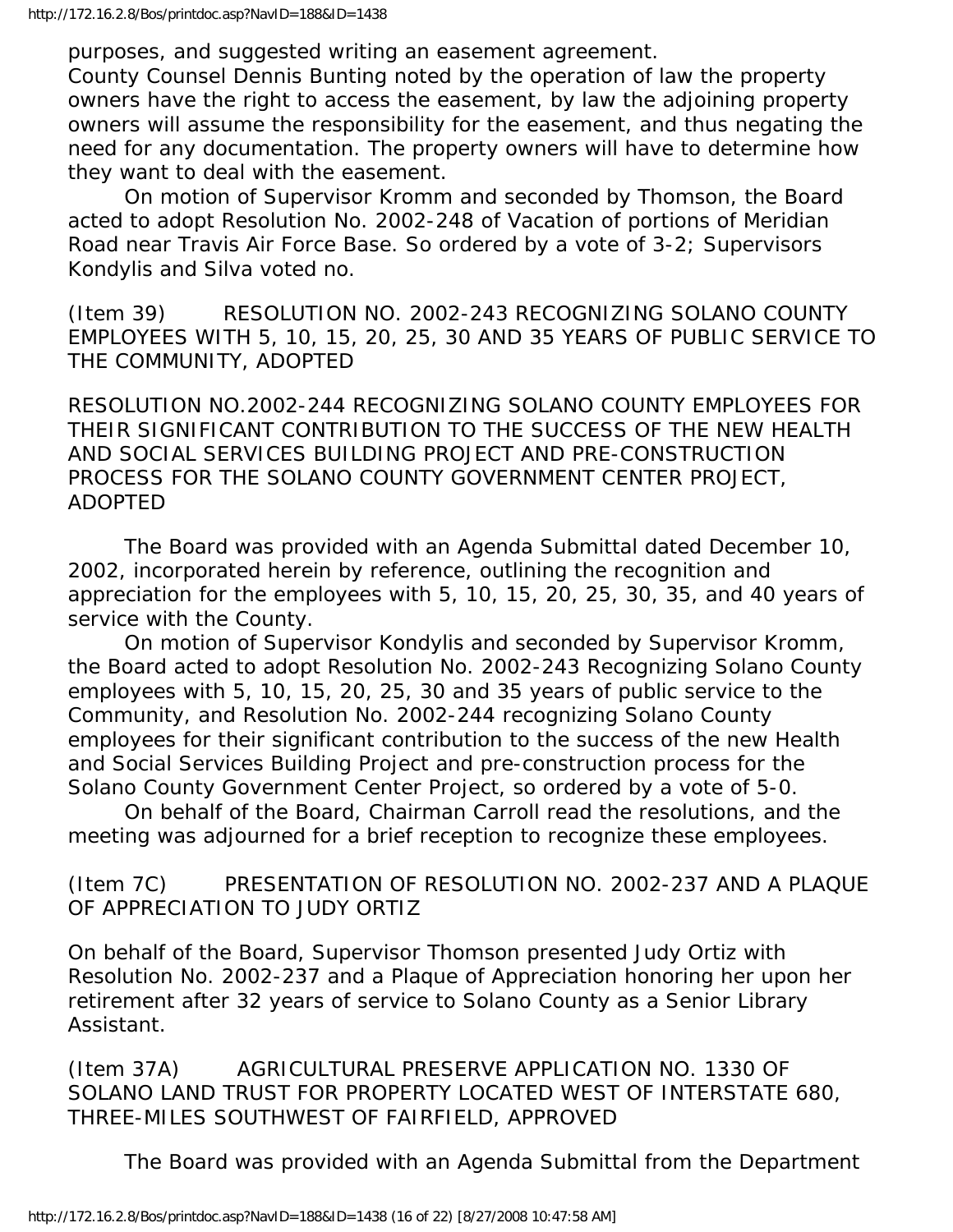of Environmental Management dated December 10, 2002, incorporated herein by reference, describing the establishment of the Agricultural Preserve Application No.1330.

 Chairman Carroll opened the public hearing. As there was no one who wished to speak on this matter, the public hearing was closed.

 There was a brief discussion regarding the locations of the secondary marsh along I680.

 On motion of Supervisor Kondylis and seconded by Supervisor Thomson, the Board acted to establish Agricultural Preserve No. 1330 of Solano Land Trust and to adopt the mandatory findings, and approve Agricultural Preserve Contract No.1330. So ordered by a vote of 5-0.

(Item 37B) APPEAL OF APPROVAL OF USE PERMIT APPLICATION NO. U-01- 31 FOR AGRICULTURAL PROCESSING FACILITY BY R.H. DYCK, D.B.A. EARTHSAVERS, DENIED

 Mel Pabalinas, Department of Environmental Management reviewed the information contained in the Agenda Submittal from his department dated December 10, 2002, incorporated herein by reference, an appeal on the Planning Commissions' decision to approve Use Permit Application No. U-01-31 for R.H. Dyck, D.B.A. Earthsavers, located at 4862 Jaybee Lane in unincorporated Dixon, (APN's 0104-050-230 and 260).

 Responding to questions posed by Supervisor Kondylis regarding the road conditions with heavy trucks traveling on the road, Mr. Pabalinas noted the applicant would be required to maintain the road.

 Mr. Pabalinas continued to review the mitigation measures proposed by the applicant and the additional conditions imposed by the Planning Commission.

 There was a brief discussion regarding the Intensive Agriculture General Plan designations in the area.

Chairman Carroll opened the public hearing.

 Cathy McPhillips, President R.H. Dyck Earthsaver, outlined the business of production of processing rice straw into a product used for erosion control, outlined the support of programs and organizations by the company, contributions to the community, and the cutting edge agricultural processing.

 Kevin McPhillips, General Manager R.H. Dyck Earthsaver, noted the national recognition of their product, leaders in their industry, environmental advocates, and asked for the Board's support.

 Allison McPhillips, Office Manager R.H. Dyck Earthsaver, discussed the year around good paying jobs at this company, and urged support.

 Andrew Fowlston, R.H. Dyck, discussed the beneficial well paying year around job with this company, and expressed concern for his job and livelihood.

 Shirley Jordan, Winters, urged approval of the application, feels this is a good compatible business in the agricultural area, and discussed what a good neighbor Earthsaver is.

 Pamela Jackson, Winters, voiced concern with the large stacks of straw, the extensive and intensive use of the property, feels there is significant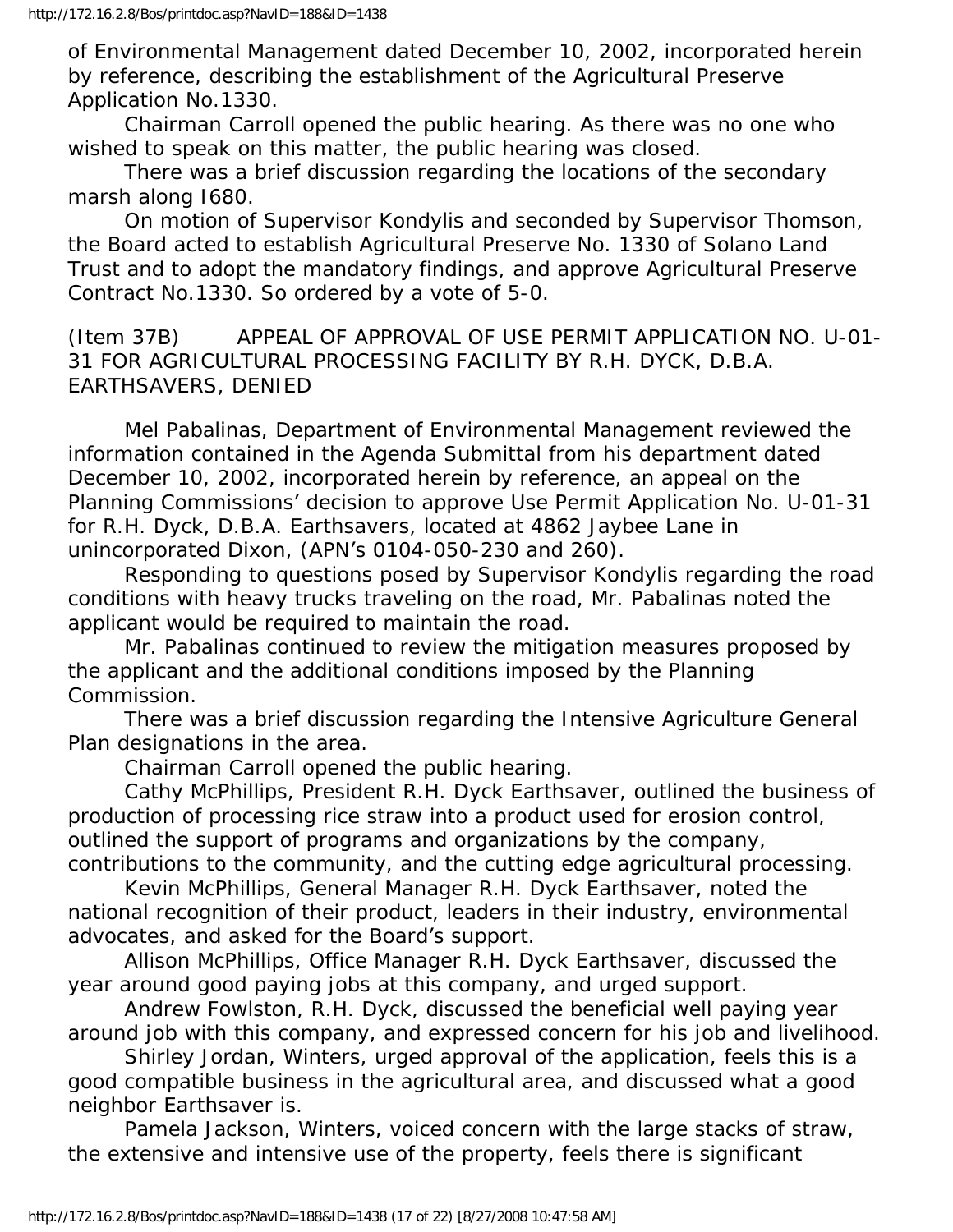impact on the environment with this production, that an environmental impact report is needed, that this production is not agriculture related, and that the use does not comply with the zoning ordinances. If the permit is issued, Ms. Jackson proposed additional mitigation measures to maintain the rural setting with the installation of a sprinkler system in the pole barn, insure the nonpermitted structures conform with current code, there only be production of waddles, a new access road is needed, the hours of operation be addressed, security checks on employees, hay should be stacked in compliance with the Dixon Fire Department Regulations, rotting hay should be removed, collapsed bails should be used or removed, one color cover be used, screen the truck storage area with mature trees, all structures painted, turn trucks off when unloading, and Ms. Jackson reserved the right to take additional action if needed.

 Francisco Rangel, Earthsaver, expressed concern for his job with R.H. Dyck, if the permit is not approved, noted the benefits for him with this year around job, and that other employees and their families are also concerned about their jobs.

 Al Medvitz, speaking on behalf of Joseph Martinez, of the Solano County Farm Bureau, noted support for the development of agriculture and development of this type of processing of agriculture in the County, agriculture is noisy and entails many hours a day. Mr. Medvitz discussed zoning, the Right to Farm Ordinance, expect agriculture to develop, noted the benefits of this company to the County, and requested support for this industry.

 Jessie Ivey, Accounting Manager R.H. Dyck, discussed farming in Solano County, making a living in the County, the ethics of Earthsaver, and feels this business is an agricultural venture.

 Nancy Meyer, Winters, voiced concern with no permits, zoning violations, rotting hay, noise issues, the dust operations, and operation past regular business hours. Ms. Meyer also voiced concern with oversight and enforcement of the mitigation measures.

 Dale Crossley, Winters, posed questions to the Board on where agriculture is going in the State, what agriculture is, and noted the need to pay attention what urban sprawl is doing to the agricultural community.

 As there was no one who wished to speak on this matter, the public hearing was closed.

 Responding to questions posed by Supervisor Thomson regarding residue, stacks of straw, straw debris, non-permitted buildings, and how the use permit was initiated, Mr. McPhillips noted fine straw is collected and then sent to the landfill for daily cover, and the other residue is dirt from the rice straw that is wet down and incorporated back into the soil on the property. The stacks of straw are 32 feet high with 4x4x8' bales stacked 7 high, as recommended by the Dixon Fire Department. The straw debris is from bottom bales and in the future they will be taken to the landfill. This business has been productive for 10 years, and was not aware that a use permit and a County business license were needed, we have operating under a State Brokers License for many years. The out buildings were built as ag-exempt buildings, and the office is a portable leased building. Someone called the County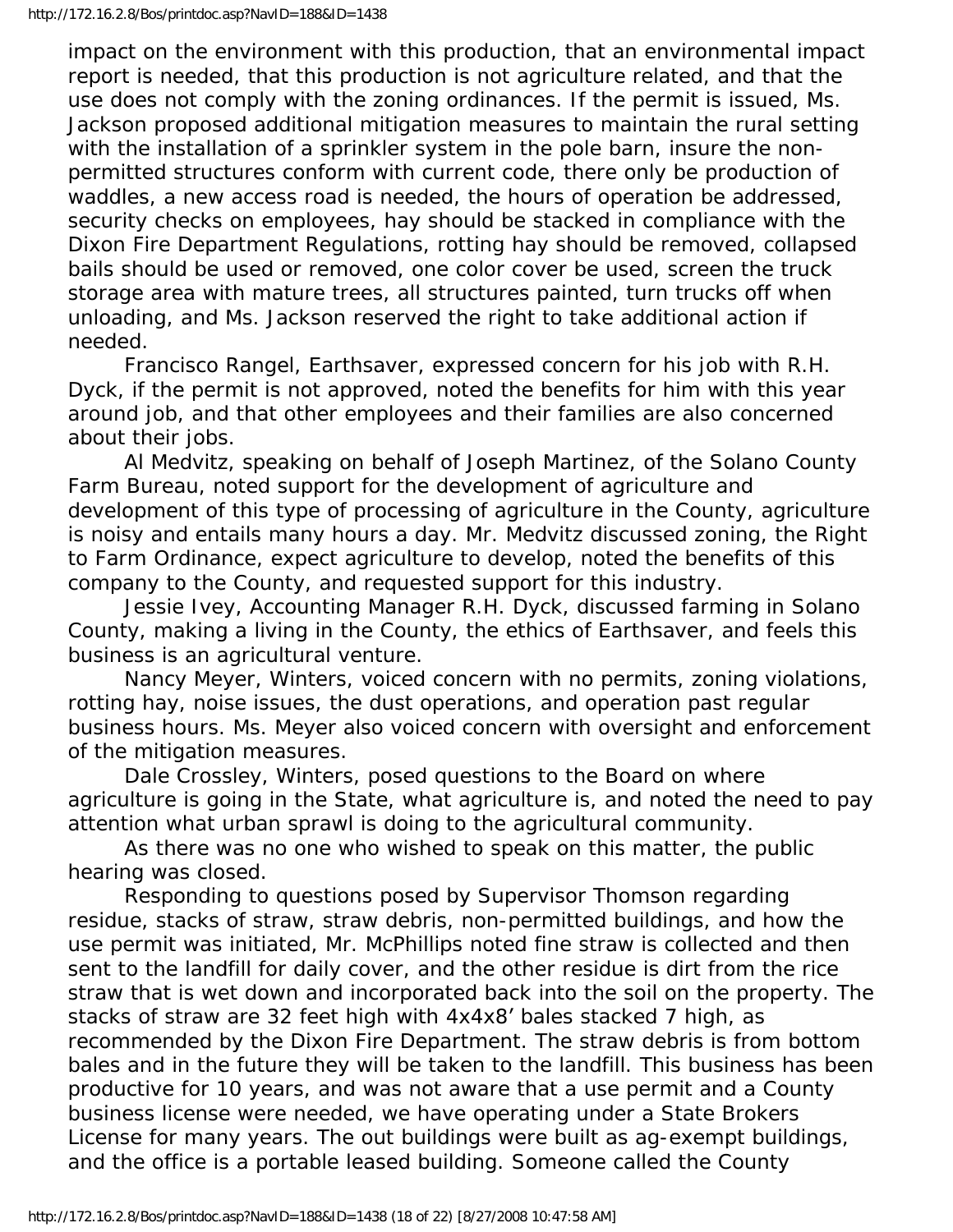regarding the Use Permit and the County contacted the McPhillips, and the process began immediately to get the use permit.

 Mr. and Mrs. McPhillips noted cooperation for anything the County has required, how this business has grown from a hobby into an international company with the waddles, and growth of the business.

 Responding to questions posed by Supervisor Thomson regarding when the business began, and when the application for a business license was submitted, Ms. McPhillips noted her father began the business in the early 1980's, she came into the business in 1998, and gave a brief history of the business. The business license was recently applied for, but can not be issued until the Use Permit is approved.

 There was a brief discussion regarding fire code standards and enforceability.

 Responding to questions posed by Supervisor Kondylis regarding selling the straw, and the hours of operation, Mr. Yankovich noted the wheat straw is sold to mushroom growers, and the rice straw is used for the waddles.

 There was a brief discussion regarding noise studies that were done noting that plant noises were not audible and could not be distinguished from the I-5 freeway background noise, and the backup beeping noise of the trucks.

 There was a brief discussion regarding screening, and a general agreement for screening of the trucks with some mutually agreed upon type of tree.

 The issue of the backup beepers, the applicant had agreed to use lights rather than the beepers, but the McPhillips were advised that OSHA requires beepers be used, but had agreed not to send any heavy equipment in the hay storage area during specific hours at night.

 Responding to questions posed by Supervisor Kromm relative to enforcement, Mr. Yankovich noted the County's responsibility for enforcement of the Use Permit requirements which is based on a complaint system.

 Responding to questions posed by Supervisor Thomson relative to the height of the stacks, Mr. McPhillips noted a larger footprint would be made if the stacks were not as high. The stacks are currently 3 feet below what the Dixon Fire District directed.

 Supervisor Kondylis noted agreement on many of the issues that were brought up, and suggested meeting to work the planting of trees for screening.

 Supervisor Kromm suggested the hours of operation as noted in the original permit, there should be a negotiated agreement with the neighbors regarding tree screening with 15-gallon trees. Supervisor Kromm feels it would be a mistake to try and tell ag people what they can or can't do on their property as long as it is ag related. The McPhillips must have a permit, a business license, they must comply with the Dixon Fire District requirements, and the other conditions as directed by the Planning Commission.

 On motion of Supervisor Kromm and seconded by Supervisor Kondylis, the Board acted to deny the appeal for Use Permit U-01-31, and to keep the hours of operation should remain as noted in the original permit, there should be a negotiated agreement with the neighbors regarding tree screening with 15-gallon trees, along with the conditions set by the Planning Commission. So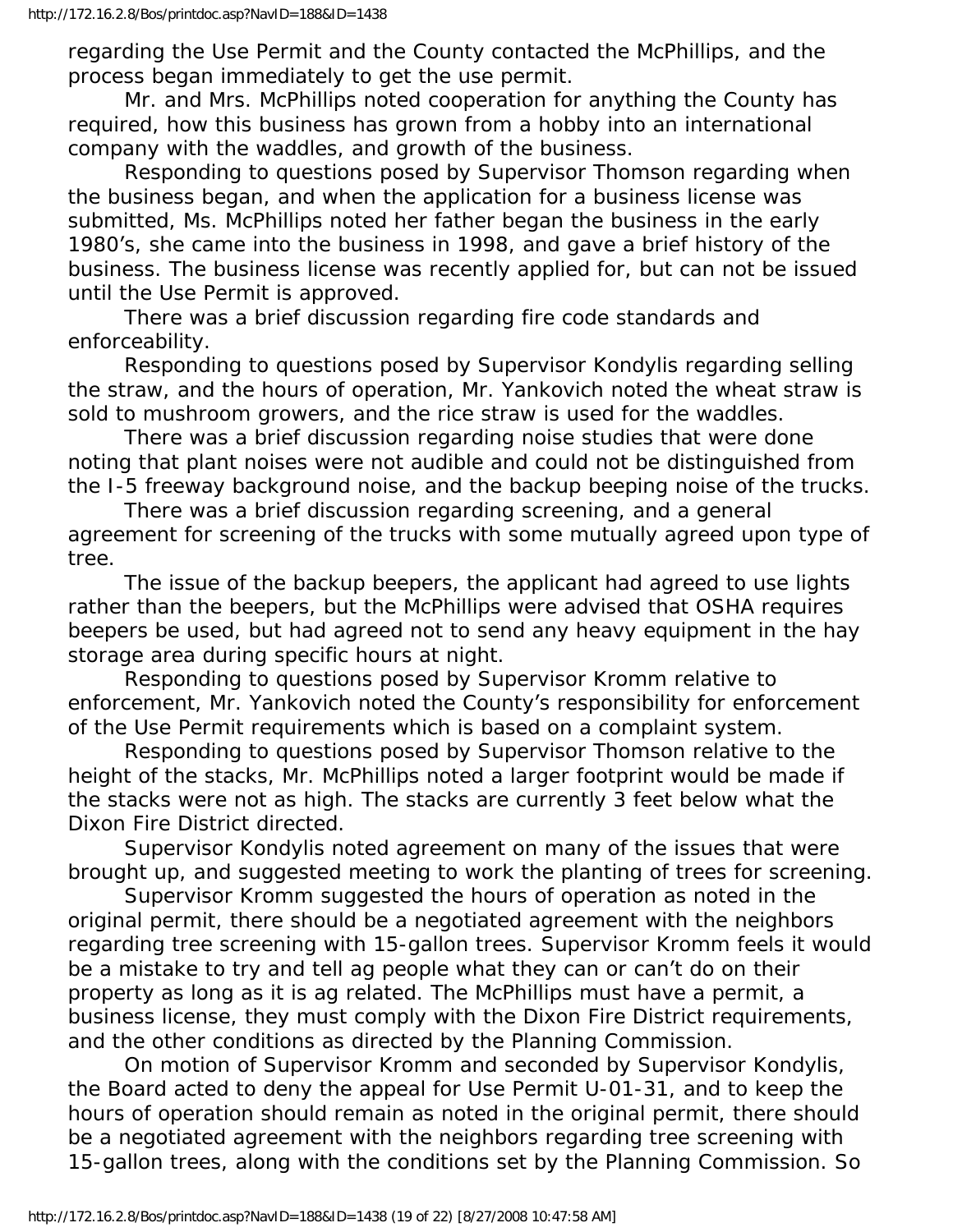ordered by a vote of 5-0.

(Item 37C) SPECIAL MEETINGS SET FOR JANUARY 21, 2003, JANUARY 30, 2003, AND FEBRUARY 5, 2003 RE LAND APPLICATION OF CLASS B BIOSOLIDS

PUBLIC HEARING SET FOR MARCH 4, 2003 RE DETERMINATION IF CLASS B BIOSOLIDS CAN BE SAFELY APPLIED IN SOLANO COUNTY

APPROPRIATION TRANSFER IN THE AMOUNT \$6,000 FROM GENERAL FUND CONTINGENCY TO FUND SPECIAL MEETINGS COSTS

Dennis Kalson, Department of Environmental Management, reviewed of the information contained in an Agenda Submittal from his department dated December 8, 2002, incorporated herein by reference, regarding scheduling public hearings to consider the land application of Class B biosolids.

County Counsel Dennis Bunting suggested at the final meeting to give a speaker or speakers from each side 20 minutes to summarize what the Board has heard.

Supervisor Kondylis noted a request by Rio Vista Mayor Marcie Coglinese that each speaker at the public hearings be allowed three minutes.

Responding to questions posed by Supervisor Kondylis regarding the selection of experts, Mr. Kalson noted requesting a list from the proponents and the opponents for potential speakers, and discussed getting speakers.

There was a brief discussion regarding the dates for the meetings, and with the length of time each speaker will be given. There was consensus for the recommended dates, and that testimony for the first three meetings should be 2 minutes, and on March 4, 2003 to allow the usual 5 minutes for public comment. Mayor Coglinese can work with local groups and citizens to determine who would summarize for the opposition.

Curt Rasmussen, Vacaville, agreed with schedule.

Fred Kogler, Rio Vista Citizens Against Biosolids, noted the importance of not censoring the public opinion by limiting the speaking time, feels the treatment plant visit should be at the Oakland East Bay Municipal Utility District Treatment Facility where the sludge comes from, would like to see information relative to the cost benefit to the County, and questioned on what the criteria is for determining a "safe practice".

Responding to Mr. Kogler's comment regarding the treatment facility visit, Mr. Kalson noted the process for biosolids is the same at the Fairfield/Suisun facility.

Dr. Chloe Boettcher, Citizens Against Biosolids, would like the definition of safety, and the educational process and ongoing educational program for the monitors.

Dr. Mark Grey, Synagro Technology, noted support for the public hearings, feels the practice is safe, his commitment to the success of the program, there are no findings against practice, voiced concern with the issue of fairness, and the format and timing of how the issues will be addressed. Dr. Grey suggested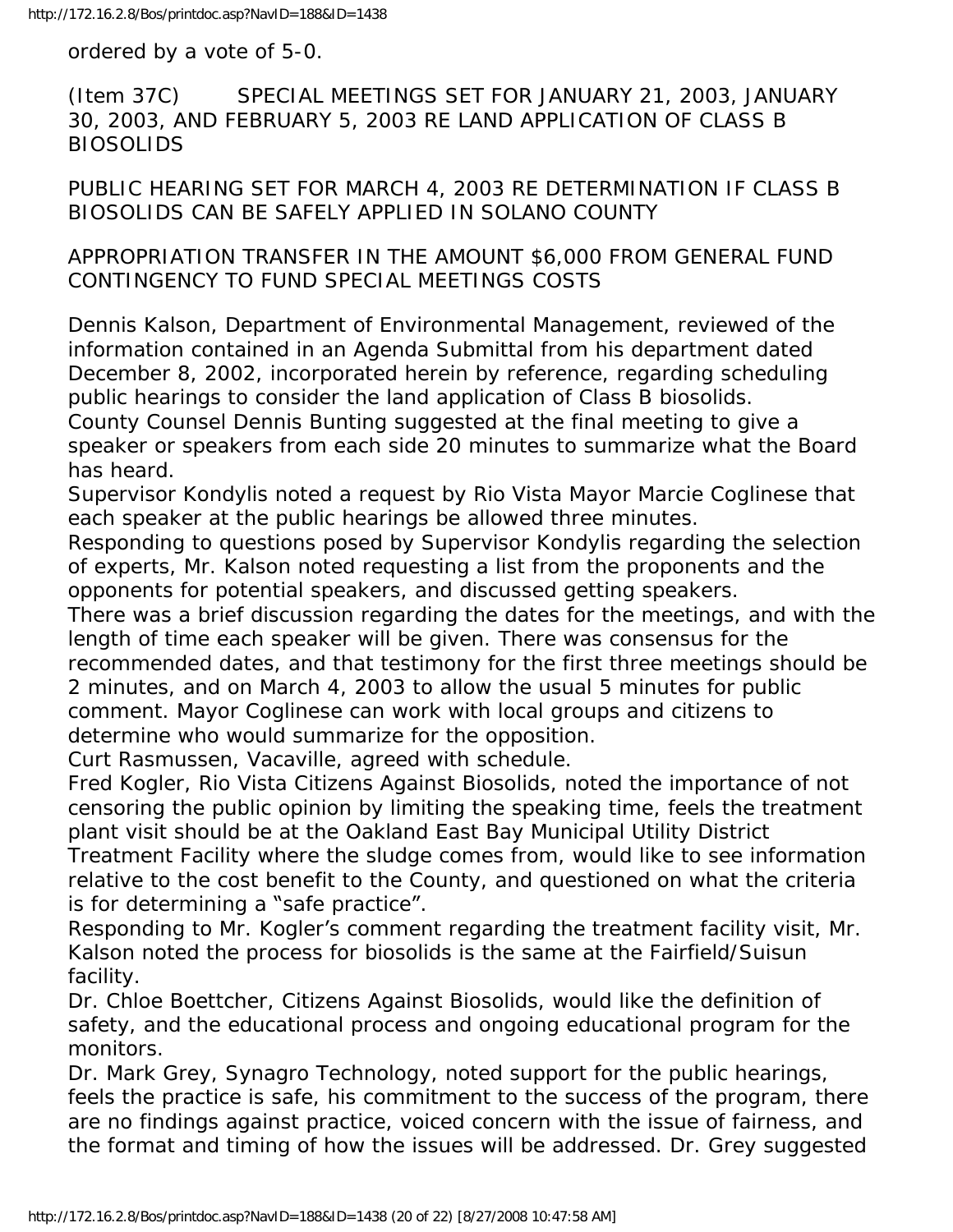an experienced mediator be used to facilitate the workshops which Synagro would share in the cost, voiced concern with the format for the initial workshop and feels the issue of safety should be addressed at the beginning of the process.

Al Medvitz, Rio Vista, voiced concern that the workshop will only be addressing Class B material, outlined a public educational program in Rio Vista on biosolids, and suggested alternative venues for the meetings in Rio Vista. Mr. Medvitz feels the question is what is the appropriate regulatory framework for biosolids, or do we have enough knowledge to set that framework, and what knowledge is needed, rather than the pro/con attitude.

Mr. Kalson noted Class A and Class B should be discussed, along with all the health risks.

 There was consensus that staff could conduct the meetings, and not to preset a safety factor.

 On motion of Supervisor Kondylis and seconded by Vice-Chairman Kromm, the Board acted to approve the schedule of Special Meetings regarding the land application of Class B biosolids, to set March 4, 2003 as the public meeting date to determine whether Class B biosolids can be safely applied in the County, and to approve an appropriation transfer in the amount of \$6,000 to fund the public forums. So ordered by a vote of 4-0; Chairman Carroll excused.

(Item 38A) JOHN G. KAKACEK APPOINTED TO THE SOLANO COUNTY AIRPORT LAND USE COMMISSION/SOLANO COUNTY AVIATION ADVISORY **COMMITTEE** 

 On motion of Supervisor Kondylis and seconded by Supervisor Silva, the Board acted to appoint John G. Kakacek to the Solano County Airport Land Use Commission/Solano County Aviation Advisory Committee for a term to expire January 1, 2007. So ordered by a vote of 4-0; Chairman Carroll excused.

(Item 38B) DONALD BOND APPOINTED AND ROSE MORAN REAPPOINTED TO THE AREA AGENCY ON AGING

On motion of Supervisor Kondylis and seconded by Supervisor Silva, the Board acted to appoint Donald Bond and to reappoint Rose Moran to the Area Agency. So ordered by a vote of 4-0; Chairman Carroll excused.

(Item 38C) TIMOTHY EGAN, TERRANCE C. CONNOLLY AND TONY VACCARELLA APPOINTED TO THE BOARD OF DIRECTORS OF SUISUN RESOURCE CONSERVATION DISTRICT

 On motion of Supervisor and seconded by Supervisor , the Board acted to appoint Timothy Egan, Terrance C. Connolly and Tony Vaccarella to the Board of Directors of Suisun Resource Conservation District. So ordered by a vote of 4-0; Chairman Carroll excused.

ADJOURN - This meeting of the Board of Supervisors adjourned at 6:53 p.m.